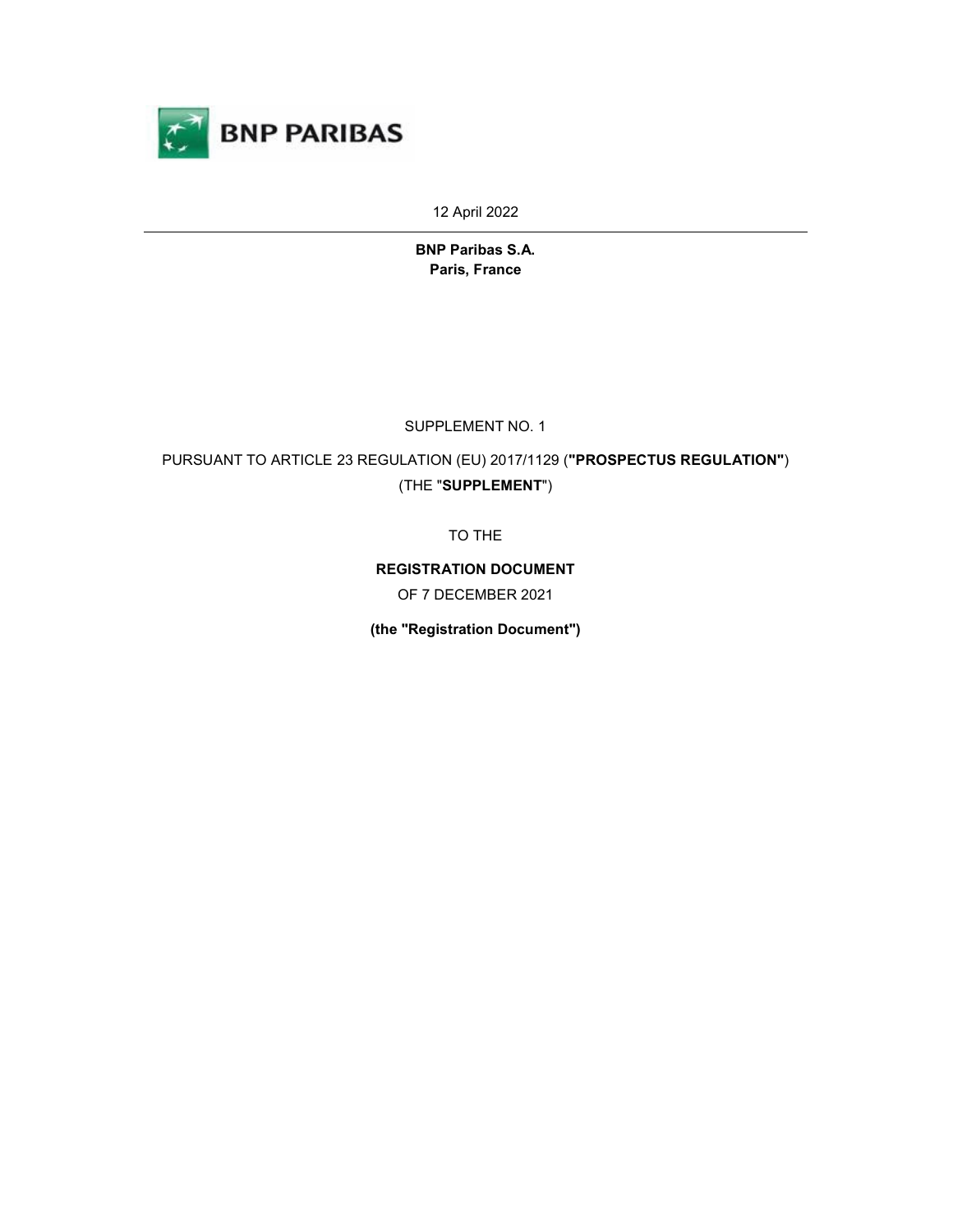This Supplement should be read in conjunction with the Registration Document of 7 December 2021, which has been approved by the Bundesanstalt für Finanzdienstleistungsaufsicht ("BaFin") as competent authority.

This Supplement constitutes a supplement to the Registration Document pursuant to Article 23 of the Prospectus Regulation for the purpose of updating certain information as described in the following and contained in the Registration Document.

During the validity of this Registration Document and as long as securities issued in connection with the Registration Document are publicly offered, copies of this Supplement and the Registration Document including any supplements thereto are freely available at BNPP's head office: 16, boulevard des Italiens, 75009 Paris, France.

In addition the prospectuses and the Supplements will be published on the website:

www.derivate.bnpparibas.com/service/basisprospekte for investors in Germany, in Austria and in Luxembourg.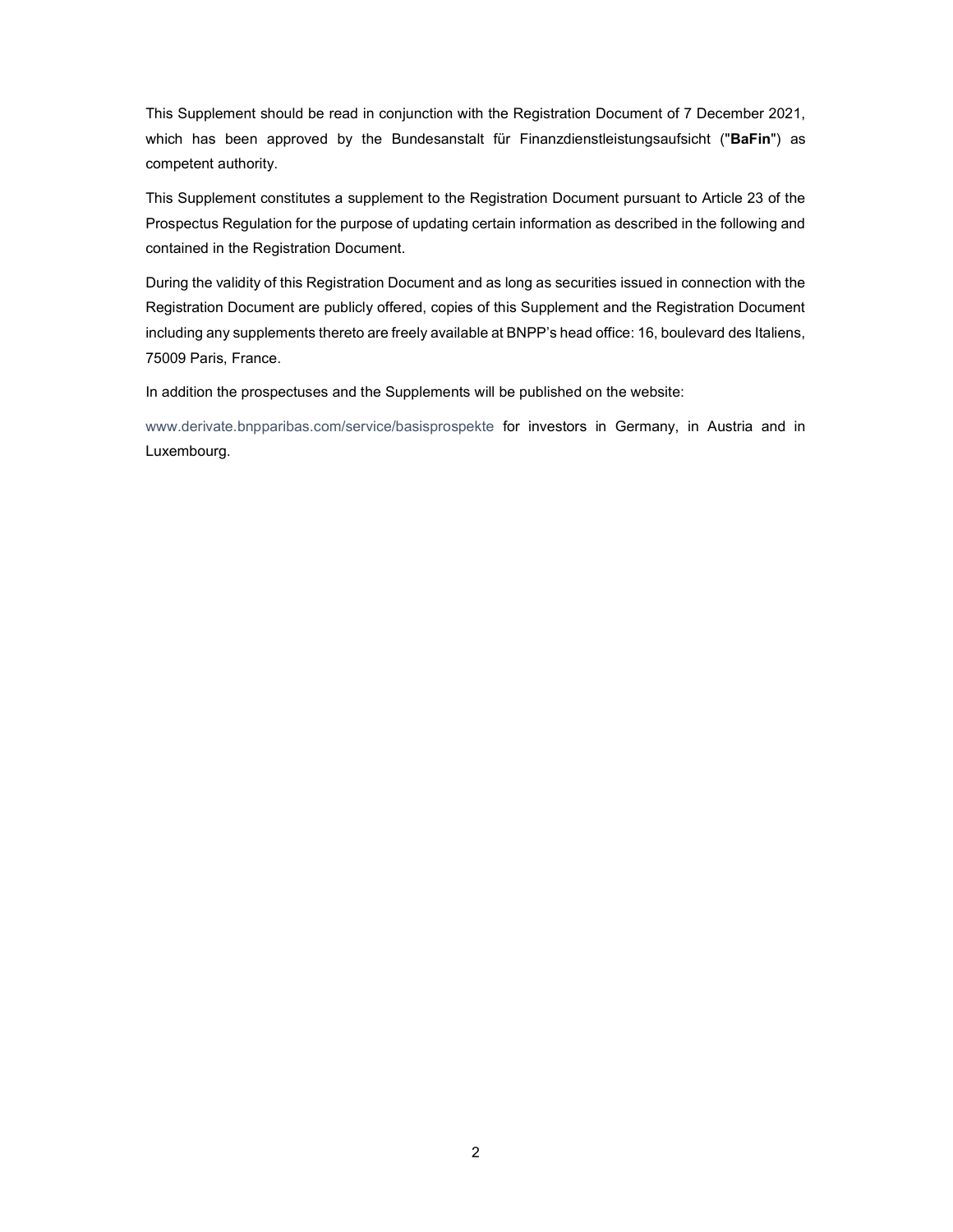New factor resulting in this supplement:

Publication of the Universal Registration Document and Annual Financial Report 2021 on the homepage https://invest.bnpparibas.com/en/registration-documents-annual-financial-reports.

The new factor occurred:

28 March 2022 in the afternoon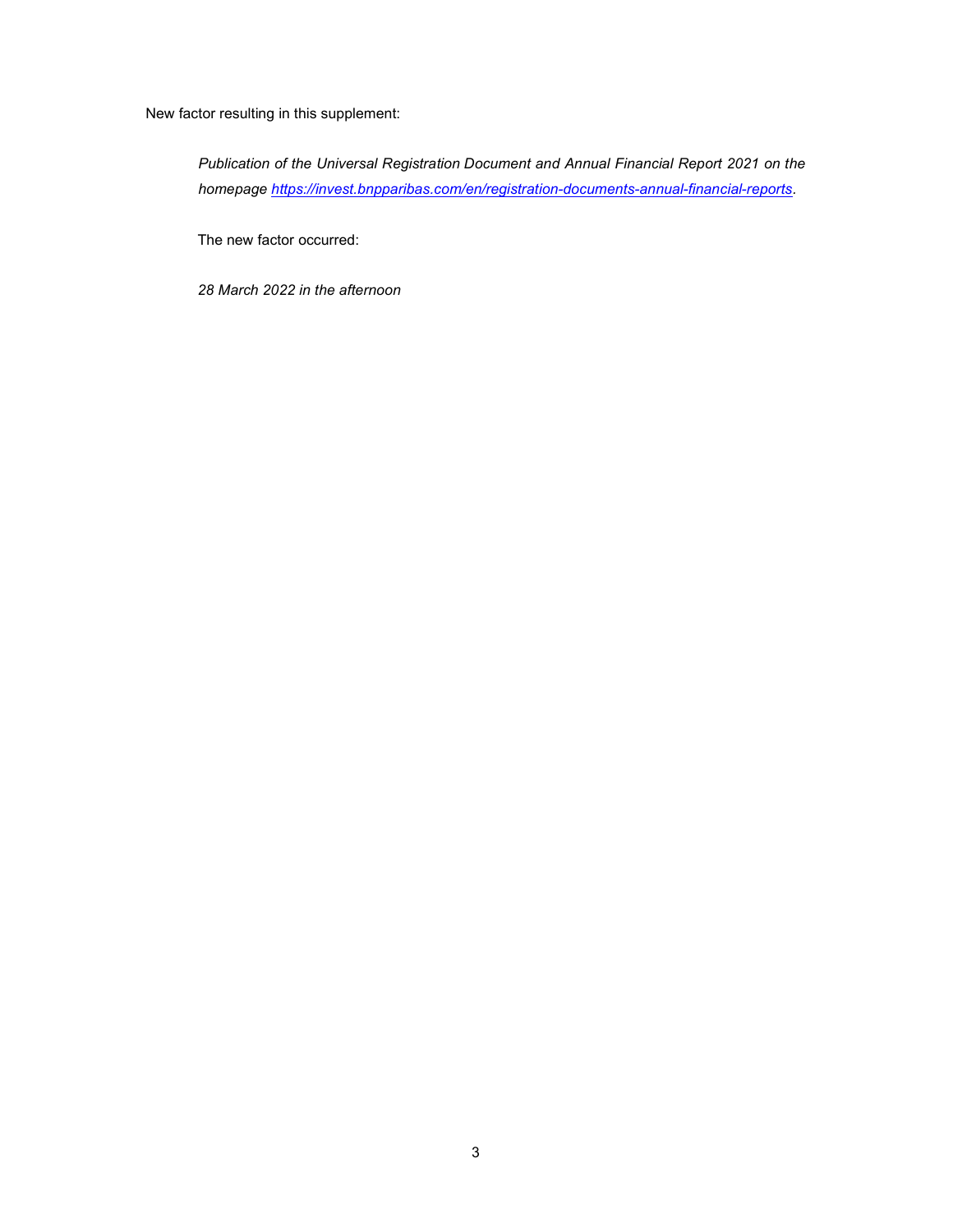- 1. In the Table of Contents the information after the header 13 INFORMATION INCORPORATED BY REFERENCE shall be deleted and replaced as follows: "13.1 BNPP 2020 Universal Registration Document (in English) 13.2 BNPP 2021 Universal Registration Document (in English)"
- 2. In Chapter 1 RISK FACTORS, the last paragraph before the header 1.1 Credit risks, counterparty risks and securitization risks in the banking book shall be deleted and replaced as follows:

"The risks specific to the BNPP Group's business have, for the purposes of this Registration Document in accordance with the Prospectus Regulation in connection with Article 7 and Annex 6 (registration document for retail non-equity securities) and Article 8 and Annex 7 (registration document for wholesale non-equity securities) of the Prospectus Delegated Regulation and are presented below under 7 main categories pursuant to Article 16 of the Prospectus Regulation, been extracted from BNPP's 2021 Universal Registration Document (in English) including the consolidated financial statements for the year ended 31 December 2021 and the statutory auditors' report thereon (Document de référence et rapport financier annuel), filed on 25 March 2022 with the French Autorité des marchés financiers ("AMF")."

3. In Chapter 1 RISK FACTORS, the text under the header 1.1.1 Risk regarding a substantial increase in new provisions or a shortfall in the level of previously recorded provisions exposed to credit risk and counterparty risk shall be deleted and replaced as follows:

"Credit risk and counterparty risk impact the BNP Group's consolidated financial statements when a customer or counterparty is unable to honour its obligations and when the book value of these obligations in the BNPP Group's records is positive. The customer or counterparty may be a bank, a financial institution, an industrial or commercial enterprise, a government or a government entity, an investment fund or a natural person. If the default rate of customers or counterparties increases, the BNP Group may have to record increased charges or provisions in respect of irrecoverable or doubtful loans (Lifetime expected credit losses for credit-impaired or doubtful financial assets ("Stage 3")), or of performing loans (12-month expected credit losses ("Stage 1") and Lifetime expected credit losses for non-impaired assets ("Stage 2")) increase in response to a deterioration in economic conditions or other factors, which may affect BNPPs' profitability.

As a result, in connection with its lending activities, the BNPP Group regularly establishes provisions, which are recorded on its income statement in the line item Cost of Risk. These provisions amounted to EUR 2.925 billion at 31 December 2021, representing 34 basis points of outstanding customer loans (compared with 66 basis points at 31 December 2020 and 39 basis points at 31 December 2019). The significant increase in these provisions in 2020 reflects the economic consequences of the COVID-19 health crisis and is an example of the materialisation of this risk while their decrease in 2021 is explained by a high base in 2020, a limited number of defaults and write-backs of provisions on performing loans.

The BNPP Group's overall level of provisions is based on its assessment of prior loss experience, the volume and type of lending being conducted, industry standards, past due loans, economic conditions and other factors related to the recoverability of various loans or statistical analysis based on scenarios applicable to asset classes.

Although the BNPP Group seeks to establish an appropriate level of provisions, its lending businesses may have to increase their provisions for loan losses or sound receivables substantially in the future as a result of deteriorating economic conditions or other causes. Any significant increase in provisions for loan losses or a significant change in the BNPP Group's estimate of the risk of loss inherent in its portfolio of non-impaired loans, as well as the occurrence of loan losses in excess of the related provisions, could have a material adverse effect on the BNPP Group's results of operations and financial condition.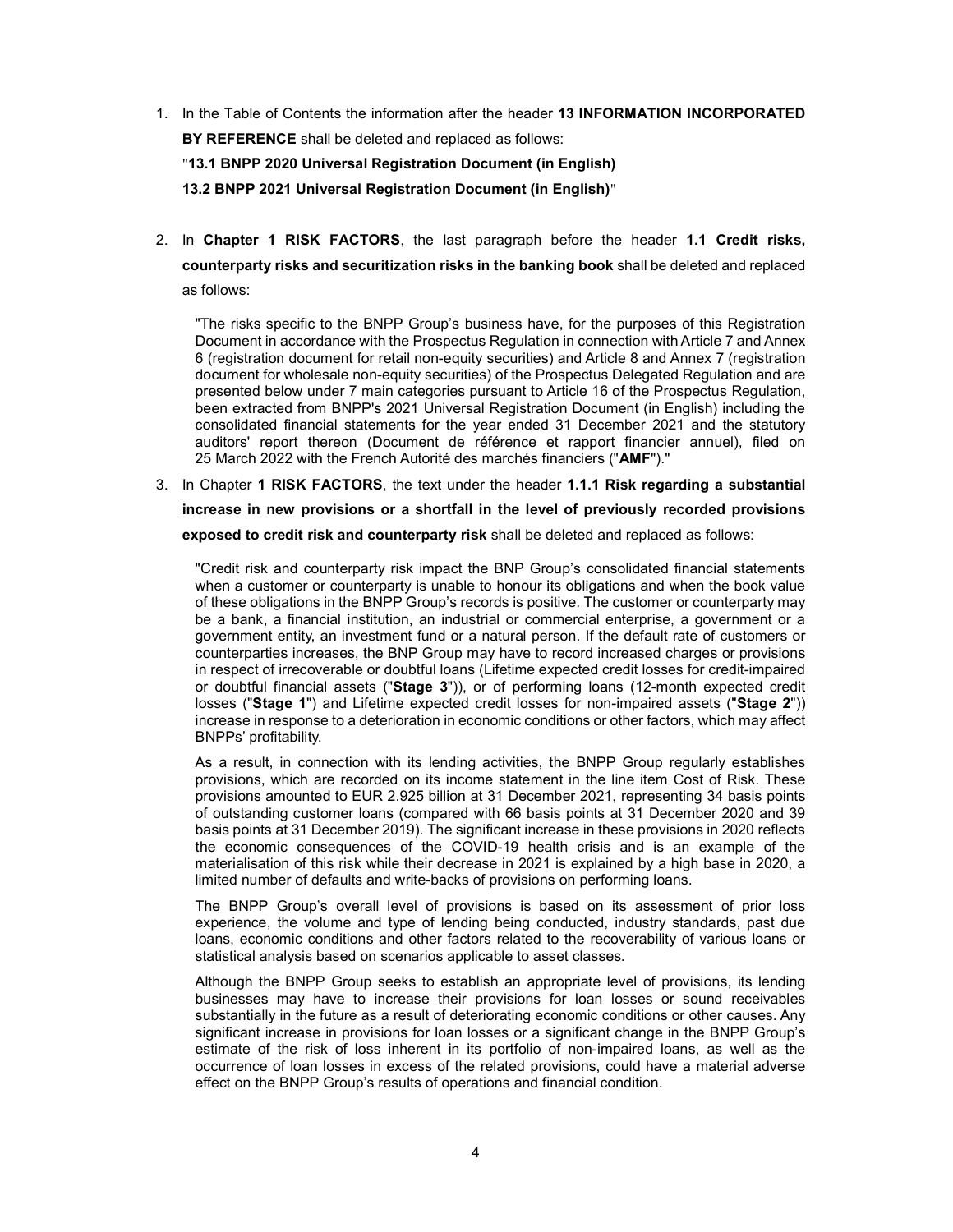For reference, at 31 December 2021, the ratio of doubtful loans to total loans outstanding was 2.0% and the coverage ratio of these doubtful commitments (net of guarantees received) by provisions was 73.6%, against 2.1% and 71.5%, respectively, as at 31 December 2020.

While the BNPP Group seeks to reduce its exposure to credit risk and counterparty risk by using risk mitigation techniques such as collateralisation, obtaining guarantees, entering into credit derivatives and entering into netting agreements, it cannot be certain that these techniques will be effective to offset losses resulting from counterparty defaults that are covered by these techniques. Moreover, the BNPP Group is also exposed to the risk of default by the party providing the credit risk coverage (such as a counterparty in a derivative or a loan insurance contract) or to the risk of loss of value of any collateral. In addition, only a portion of the BNPP Group's overall credit risk and counterparty risk is covered by these techniques. Accordingly, the BNPP Group has very significant exposure to these risks."

4. In Chapter 1 RISK FACTORS, the text under the header 1.1.2 Risk regarding the soundness

and conduct of other financial institutions and market participants shall be deleted and

replaced as follows:

"The BNPP Group's ability to engage in financing, investment and derivative transactions could be adversely affected by the soundness of other financial institutions or market participants. Financial institutions are interrelated as a result of trading, clearing, counterparty, funding or other relationships. As a result, defaults by one or more States or financial institutions, or even rumours or questions about one or more financial institutions, or the financial services industry generally, may lead to market-wide liquidity problems and could lead to further losses or defaults. The BNPP Group has exposure to many counterparties in the financial industry, directly and indirectly, including clearing houses, brokers and dealers, commercial banks, investment banks, mutual and alternative investment funds, and other institutional clients with which it regularly executes transactions. The BNPP Group may also be exposed to risks related to the increasing involvement in the financial sector of players and the introduction of new types of transactions subject to little or no regulation (e.g. unregulated funds, trading venues or crowdfunding platforms). Credit and counterparty risks could be exacerbated if the collateral held by the BNPP Group cannot be realised, it decreases in value or it is liquidated at prices not sufficient to recover the full amount of the loan or derivative exposure due to the BNPP Group or in the event of the failure of a significant financial market participant such as a central counterparty.

For reference, counterparty risk exposure related to financial institutions was EUR 29 billion at 31 December 2021, or 13% of the BNPP Group's total counterparty risk exposure, and counterparty risk exposure related to clearing houses was EUR 54 billion, or 24% of the BNPP Group's total counterparty risk exposure.

In addition, fraud or misconduct by financial market participants can have a material adverse effect on financial institutions due in particular to the interrelated nature of the financial markets. An example is the fraud perpetrated by Bernard Madoff that came to light in 2008, as a result of which numerous financial institutions globally, including the BNPP Group, announced losses or exposure to losses in substantial amounts. The BNPP Group remains the subject of various claims in connection with the Madoff matter.

Losses resulting from the risks summarized above could materially and adversely affect the BNPP Group's results of operations."

5. In Chapter 1 RISK FACTORS, the text under the header 1.2.1. Risk regarding BNPP Group's risk management policies, procedures and methods leaving it exposed to unidentified or unanticipated risks shall be deleted and replaced as follows:

"The BNPP Group has devoted significant resources to developing its risk management policies, procedures and assessment methods and intends to continue to do so in the future. Nonetheless, the BNPP Group's risk management techniques and strategies may not be fully effective in mitigating its risk exposure in all economic and market environments or against all types of risk, particularly risks that the BNPP Group may have failed to identify or anticipate. The BNPP Group's ability to assess the creditworthiness of its customers or to estimate the values of its assets may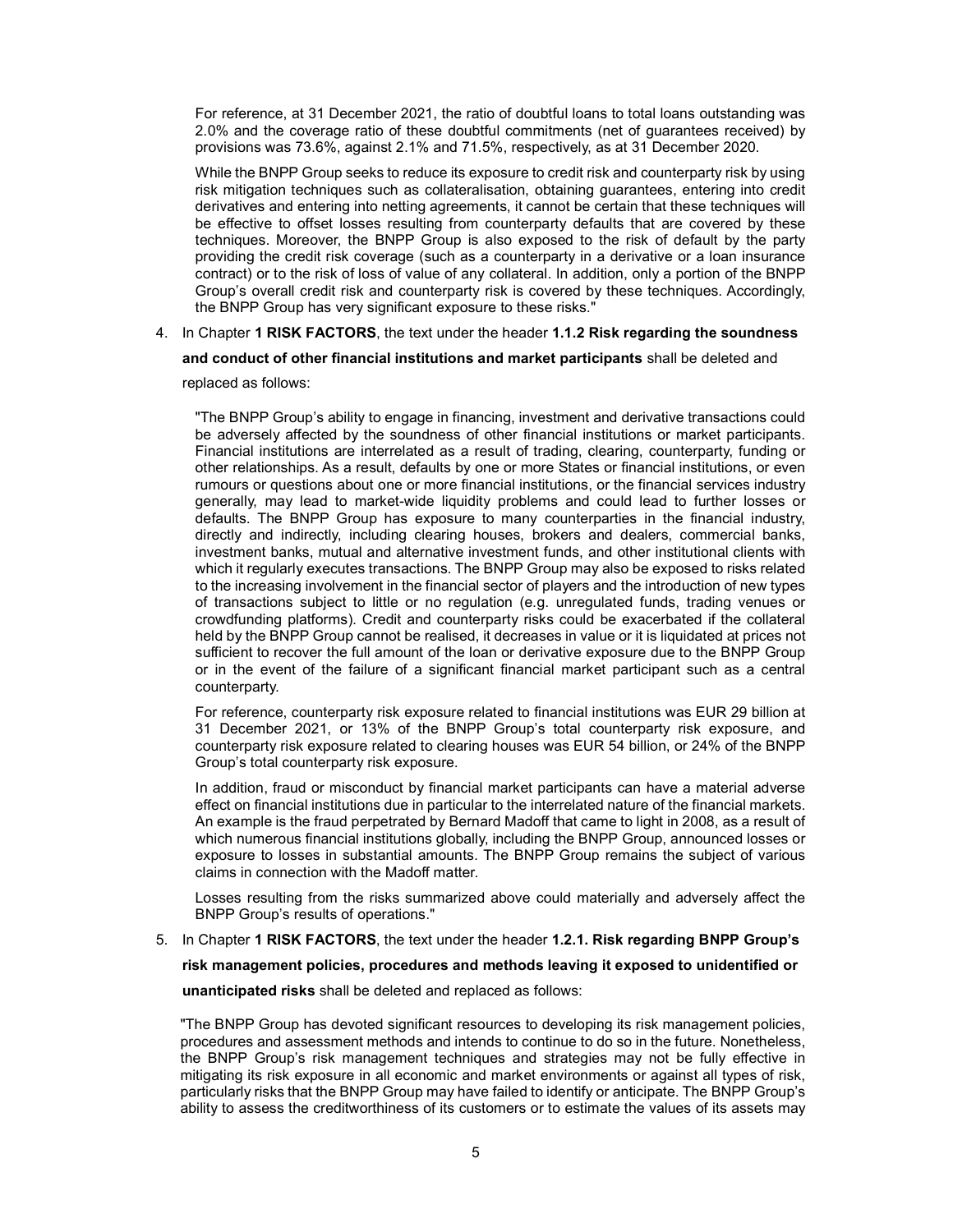be impaired if, as a result of market turmoil such as that experienced in recent years, the models and approaches it uses become less predictive of future behaviour, valuations, assumptions or estimates. Some of the BNPP Group's qualitative tools and metrics for managing risk are based on its use of observed historical market behaviour. The BNPP Group applies statistical and other tools to these observations to arrive at quantifications of its risk exposures. The process the BNPP Group uses to estimate losses inherent in its credit exposure or estimate the value of certain assets requires difficult, subjective, and complex judgments, including forecasts of economic conditions and how these economic predictions might impair the ability of its borrowers to repay their loans or impact the value of assets, which may, during periods of market disruption or substantial uncertainty, be incapable of accurate estimation and, in turn, impact the reliability of the process. These tools and metrics may fail to predict future risk exposures, e.g., if the BNPP Group does not anticipate or correctly evaluate certain factors in its statistical models, or upon the occurrence of an event deemed extremely unlikely by the tools and metrics. This would limit the BNPP Group's ability to manage its risks. The BNPP Group's losses could therefore be significantly greater than the historical measures indicate. In addition, the BNPP Group's quantified modelling does not take all risks into account. Its more qualitative approach to managing certain risks could prove insufficient, exposing it to material unanticipated losses."

## 6. In Chapter 1 RISK FACTORS, the text under the header 1.2.2. Risk regarding an interruption

## in or a breach of the BNPP Group's information systems shall be deleted and replaced as

follows:

"As with most other banks, the BNPP Group relies heavily on communications and information systems to conduct its business. This dependency has increased with the spread of mobile and online banking services, the development of cloud computing, and more generally the use of new technologies. Any failure or interruption or breach in security of these systems could result in failures or interruptions in the BNPP Group's customer relationship management, general ledger, deposit, servicing and/or loan organisation systems or could cause the BNPP Group to incur significant costs in recovering and verifying lost data. The BNPP Group cannot provide assurances that such failures or interruptions will not occur or, if they do occur, that they will be adequately addressed. Any failures of or interruptions in the BNPP Group's communications and information systems could cause significant losses and have an adverse effect on the BNPP Group's reputation, financial condition and results of operations.

In addition, the BNPP Group is subject to cybersecurity risk, or risk caused by a malicious and/or fraudulent act, committed virtually, with the intention of manipulating information (confidential data, bank/insurance, technical or strategic), processes and users, in order to cause material losses to the BNPP Group's subsidiaries, employees, partners and clients and/or for the purpose of extortion (ransomware). An increasing number of companies (including financial institutions) have in recent years experienced intrusion attempts or even breaches of their information technology security, some of which have involved sophisticated and highly targeted attacks on their computer networks. Because the techniques used to obtain unauthorised access, disable or degrade service, steal confidential data or sabotage information systems have become more sophisticated, change frequently and often are not recognised until launched against a target, the BNPP Group and its third-party service providers may be unable to anticipate these techniques or to implement in a timely manner effective and efficient countermeasures. Any failures of or interruptions in the BNPP Group's information systems or those of its providers and any subsequent disclosure of confidential information related to any client, counterpart or employee of the BNPP Group (or any other person) or any intrusion or attack against its communication system could cause significant losses and have an adverse effect on the BNPP Group's reputation, financial condition and results of operations. Regulatory authorities now consider cybersecurity as a growing systemic risk for the financial sector. They have stressed the need for financial institutions to improve their resilience to cyber-attacks by strengthening internal IT monitoring and control procedures. A successful cyber-attack could therefore expose the BNPP Group to a regulatory fine, especially should any personal data from customers be lost.

Moreover, the BNPP Group is exposed to the risk of operational failure or interruption of a clearing agent, foreign markets, clearing houses, custodian banks or any other financial intermediary or external service provider used by the BNPP Group to execute or facilitate financial transactions. Due to its increased interaction with clients, the BNPP Group is also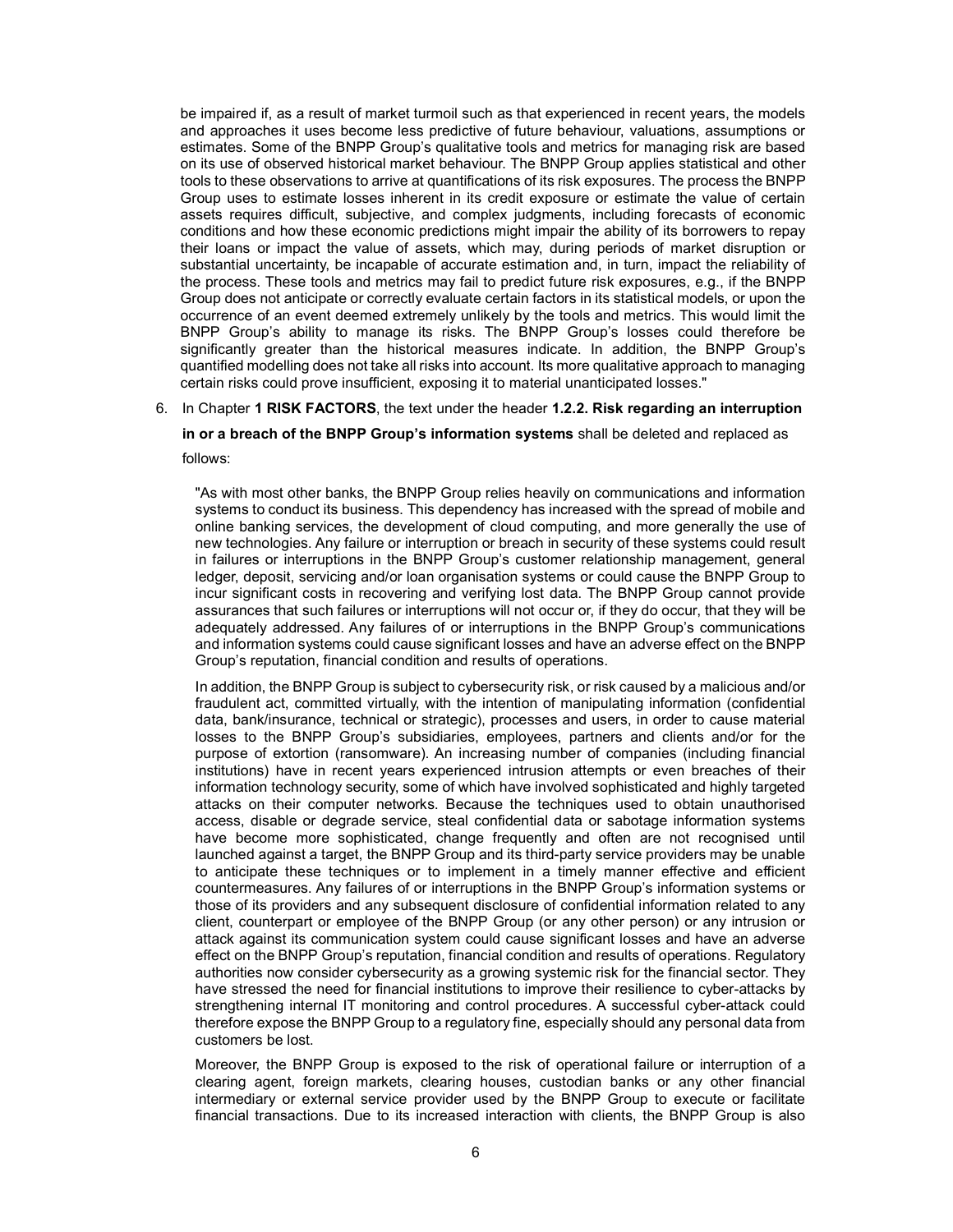exposed to the risk of operational malfunction of the latter's information systems. The BNPP Group's communications and data systems and those of its clients, service providers and counterparties may also be subject to malfunctions or interruptions as a result of cyber-crime or cyber-terrorism. The BNPP Group cannot guarantee that these malfunctions or interruptions in its own systems or those of other parties will not occur or that in the event of a cyber-attack, these malfunctions or interruptions will be adequately resolved. These operational malfunctions or interruptions accounted for an average of 3% of operational risk losses over the 2013-2021 period.

Any failures of or interruptions in the BNPP Group's information systems or those of its providers and any subsequent disclosure of confidential information related to any client, counterpart or employee of the BNPP Group (or any other person) or any intrusion or attack against its communication system could cause significant losses and have an adverse effect on the BNPP Group's reputation, financial condition and results of operations."

7. In Chapter 1 RISK FACTORS, the text under the header 1.2.3 Reputational risks shall be

deleted and replaced as follows:

"Considering the highly competitive environment in the financial services industry, a reputation for financial strength and integrity is critical to the BNPP Group's ability to attract and retain customers. The BNPP Group's reputation could be harmed if the means it uses to market and promote its products and services were to be deemed inconsistent with client interests. The BNPP Group's reputation could also be damaged if, as it increases its client base and the scale of its businesses, its overall procedures and controls dealing with conflicts of interest fail, or appear to fail, to address them properly. Moreover, the BNPP Group's reputation could be damaged by employee misconduct, fraud or misconduct by financial industry participants to which the BNPP Group is exposed, a restatement of a decline in, or corrections to its results, as well as any adverse legal or regulatory action, such as the settlement the BNPP Group entered into with the U.S. authorities in 2014 for violations of U.S. laws and regulations regarding economic sanctions.

The loss of business that could result from damage to the BNPP Group's reputation could have an adverse effect on its results of operations and financial position."

## 8. In Chapter 1 RISK FACTORS, the text under the header 1.3.1. Risks of significant losses on

trading and investment activities due to market fluctuations and volatility shall be deleted

and replaced as follows:

"The BNPP Group maintains trading and investment positions in the debt, currency, commodity and equity markets, and in unlisted securities, real estate and other asset classes, including through derivative contracts. These positions could be adversely affected by extreme volatility in these markets, i.e. the degree to which prices fluctuate over a particular period in a particular market, regardless of market levels. Moreover, volatility trends that prove substantially different from the BNPP Group's expectations may lead to losses relating to a broad range of other products that the BNPP Group uses, including swaps, forward and future contracts, options and structured products.

To the extent that the BNPP Group owns assets, or has net long positions, in any of those markets, a market downturn could result in losses from a decline in the value of its positions. Conversely, to the extent that the BNPP Group has sold assets that it does not own, or has net short positions in any of those markets, a market upturn could, in spite of the existing limitation of risks and control systems, expose the BNPP Group to potentially substantial losses as it attempts to cover its net short positions by acquiring assets in a rising market. The BNPP Group may from time to time hold a long position in one asset and a short position in another, in order to hedge transactions with clients and/or in view of benefitting from changes in the relative value of the two assets. If, however, the relative value of the two assets changes in a direction or manner that the BNPP Group did not anticipate or against which its positions are not hedged, it might realise a loss on those paired positions. Such losses, if significant, could adversely affect the BNPP Group's results and financial condition. In addition, the BNPP Group's hedging strategies may not be suitable for certain market conditions.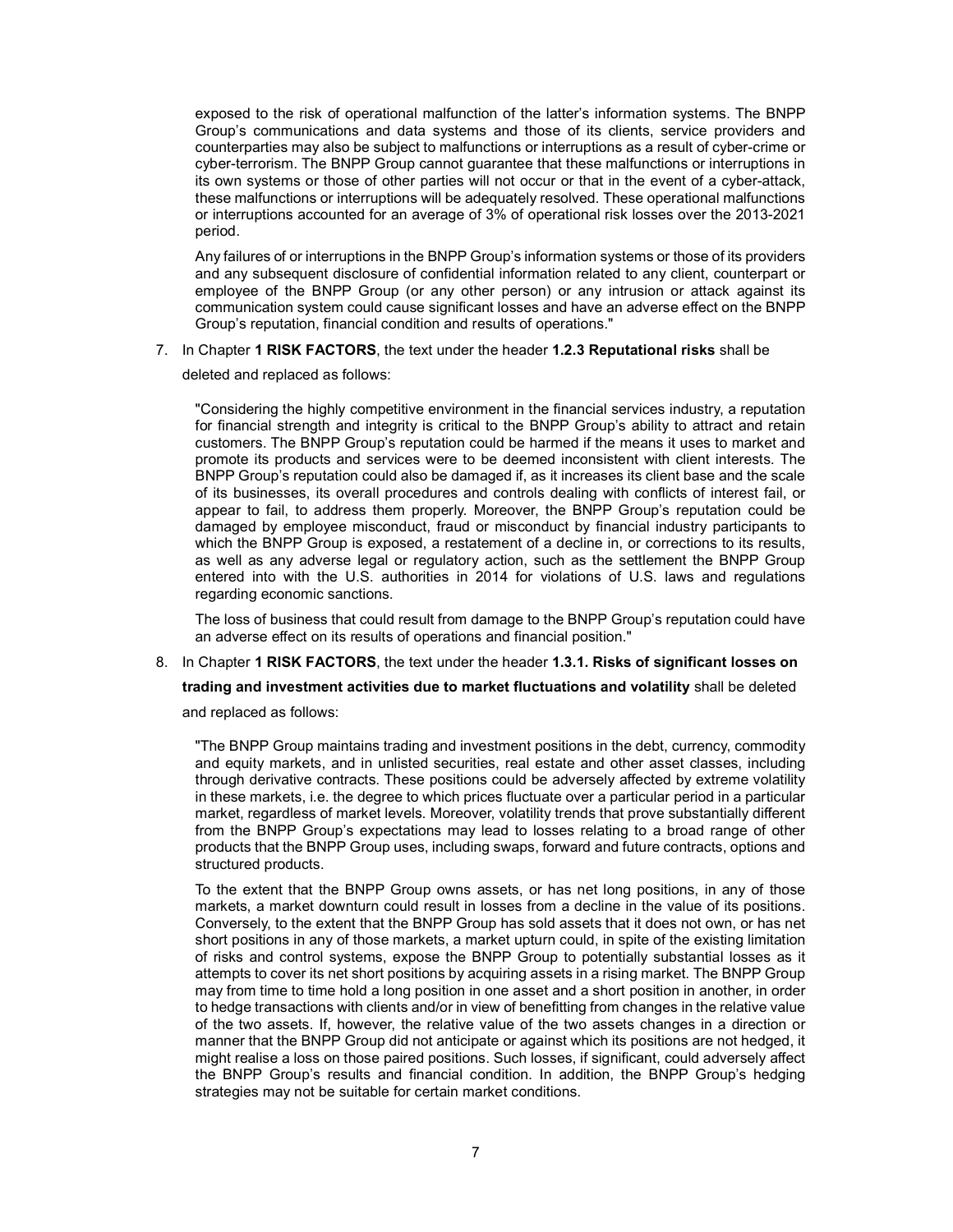If any of the variety of instruments and strategies that the BNPP Group uses to hedge its exposure to various types of risk in its businesses is not effective, the BNPP Group may incur losses. Many of its strategies are based on historical trading patterns and correlations. For example, if the BNPP Group holds a long position in an asset, it may hedge that position by taking a short position in another asset where the short position has historically moved in a direction that would offset a change in the value of the long position. However, the hedge may only be partial, or the strategies used may not protect against all future risks or may not be fully effective in mitigating the BNPP Group's risk exposure in all market environments or against all types of risk in the future. Unexpected market developments may also reduce the effectiveness of the BNPP Group's hedging strategies, as shown by the losses incurred by the BNPP Group's equity derivatives activities in the first quarter of 2020, due in particular to the market environment and the ECB decisions on dividend distributions. In addition, the manner in which gains and losses resulting from certain ineffective hedges are recorded may result in additional volatility in the BNPP Group's reported earnings.

The BNPP Group uses a "Value at Risk" (VaR) model to quantify its exposure to potential losses from market risks, and also performs stress testing with a view to quantifying its potential exposure in extreme scenarios. However, these techniques rely on statistical methodologies based on historical observations, which may turn out to be unreliable predictors of future market conditions. Accordingly, the BNPP Group's exposure to market risk in extreme scenarios could be greater than the exposures predicted by its quantification techniques.

Any significant losses on trading and investment activities due to market fluctuations and volatility could have an adverse effect on its results of operations and financial position."

### 9. In Chapter 1 RISK FACTORS, the text under the header 1.3.2. Risks of generating lower

### revenues from commission and fee-based businesses during market downturns and

declines in activity shall be deleted and replaced as follows:

"Commissions represented 23% of the BNPP Group's total revenues in 2021. Financial and economic conditions affect the number and size of transactions for which the BNPP Group provides securities underwriting, financial advisory and other Investment Banking services. These revenues, which include fees from these services, are directly related to the number and size of the transactions in which the BNPP Group participates and can thus be significantly affected by economic or financial changes that are unfavourable to its Investment Banking business and clients. In addition, because the fees that the BNPP Group charges for managing its clients' portfolios are in many cases based on the value or performance of those portfolios, a market downturn that reduces the value of its clients' portfolios or increases the amount of withdrawals would reduce the revenues it receives from its asset management, equity derivatives and Private Banking businesses. Independently of market changes, the development of index portfolios or the below-market performance by the BNPP Group's mutual funds may lead to reduced revenues from the BNPP Group's asset management business, and increased withdrawals and reduced inflows for these vehicles. A reduced level of revenues from the abovementioned commission and fee-based businesses may have a material adverse impact on the BNPP Group's financial results."

## 10. In Chapter 1 RISK FACTORS, the text under the header 1.3.3. Risks of adjustments to the

### carrying value of the BNPP Group's securities and derivatives portfolios and the BNPP

Group's own debt shall be deleted and replaced as follows:

"The carrying value of the BNPP Group's securities and derivatives portfolios and certain other assets, as well as its own debt, in its balance sheet is adjusted as of each financial statement date. As at 31 December 2021, on the assets side of the BNPP Group's balance sheet, financial instruments at fair value through profit or loss, derivative financial instruments used for hedging purposes and financial assets at fair value through shareholders' equity amounted to EUR 683 billion, EUR 9 billion and EUR 46 billion respectively. In the liabilities column, financial instruments at fair value through profit or loss and derivative financial instruments used for hedging purposes amounted to EUR 714 billion and EUR 10 billion, respectively, at 31 December 2021. Most of the adjustments are made on the basis of changes in fair value of the BNPP Group's assets or debt during an accounting period, with the changes recorded either in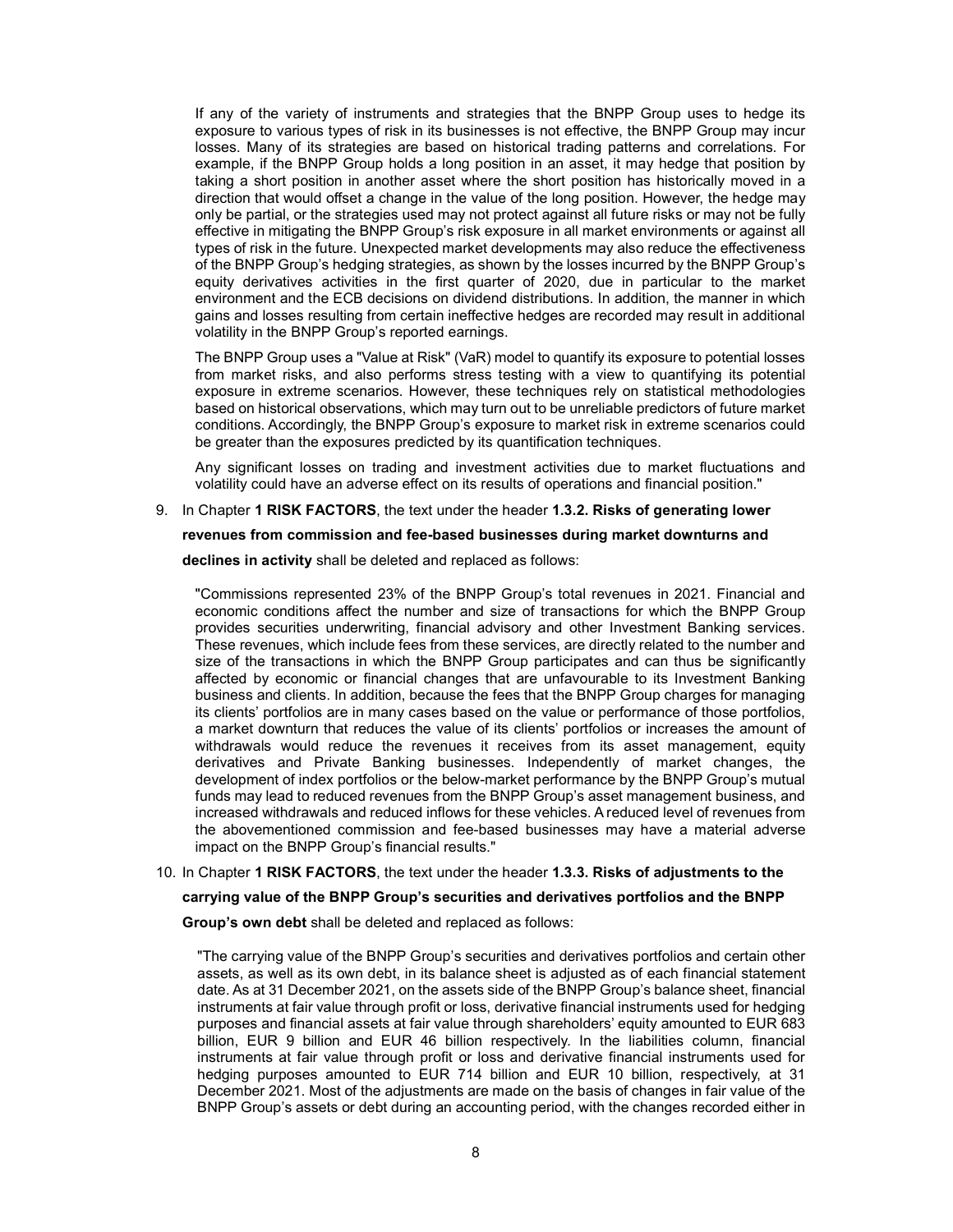the income statement or directly in shareholders' equity. Changes that are recorded in the income statement, to the extent not offset by opposite changes in the value of other assets, affect the BNPP Group's consolidated revenues and, as a result, its net income. A downward adjustment of the fair value of the BNPP Group's securities and derivatives portfolios may lead to reduced shareholders' equity, and to the extent not offset by opposite changes in the value of the BNPP Group's liabilities, the BNPP Group's capital adequacy ratios may also be lowered. The fact that fair value adjustments are recorded in one accounting period does not mean that further adjustments will not be needed in subsequent periods.

Any adjustments to the carrying value of the BNPP Group's securities and derivatives portfolios and the BNPP Group's own debt could have an adverse effect on its results of operations and financial position."

### 11. In Chapter 1 RISK FACTORS, the text under the header 1.4.1 Risk of less access to and

higher cost of funding shall be deleted and replaced as follows:

"The financial crisis, the euro zone sovereign debt crisis as well as the general macroeconomic environment, at times adversely affected the availability and cost of funding for European banks around ten years ago. This was due to several factors, including a sharp increase in the perception of bank credit risk due to exposure to sovereign debt in particular, credit rating downgrades of sovereigns and of banks, and debt market speculation. Many European banks, including the BNPP Group, at various points during these periods experienced restricted access to wholesale debt markets for institutional investors and to the interbank market, as well as a general increase in their cost of funding. In the context of the COVID-19 health crisis the European Central Bank ("ECB") also set up refinancing facilities designed to foster BNPPs' financing of the economy (Targeted Longer-Term Refinancing Options or "TLTRO"). Such adverse credit market conditions may reappear in the event of prolonged stagnation of growth, deflation, resurgence of the financial crisis, another sovereign debt crisis, new forms of financial crises, factors relating to the financial industry or the economy in general (including the economic consequences of the COVID-19 health crisis) or to the BNPP Group in particular. In this case, the effect on the liquidity of the European financial sector in general or the BNPP Group in particular could be materially adverse and have a negative impact on the BNPP Group's results of operations and financial condition."

### 12. In Chapter 1 RISK FACTORS, the text under the header 1.4.2 Risk of protracted market

declines shall be deleted and replaced as follows:

"In some of the BNPP Group's businesses, particularly Global Markets (which represented 14.8% of the BNPP Group's revenue in 2021) and Asset/Liability Management, protracted market movements, particularly asset price declines, can reduce the level of activity in the market or reduce market liquidity. These developments can lead to material losses if the BNPP Group cannot close out deteriorating positions in a timely way. This is particularly true for assets that are intrinsically illiquid. Assets that are not traded on stock exchanges or other public trading markets, such as certain derivative contracts between financial institutions, may have values that the BNPP Group calculates using models rather than publicly-quoted prices. Monitoring the deterioration of prices of assets like these is difficult and could lead to significant unanticipated losses.

The BNPP Group is exposed to the risk that the maturity, interest rate or currencies of its assets might not match those of its liabilities. The timing of payments on certain of the BNPP Group's assets is uncertain, and if the BNPP Group receives lower revenues than expected at a given time, it might require additional market funding in order to meet its obligations on its liabilities. While the BNPP Group imposes strict limits on the gaps between its assets and its liabilities as part of its risk management procedures, it cannot be certain that these limits will be fully effective to eliminate potential losses arising from asset and liability mismatches."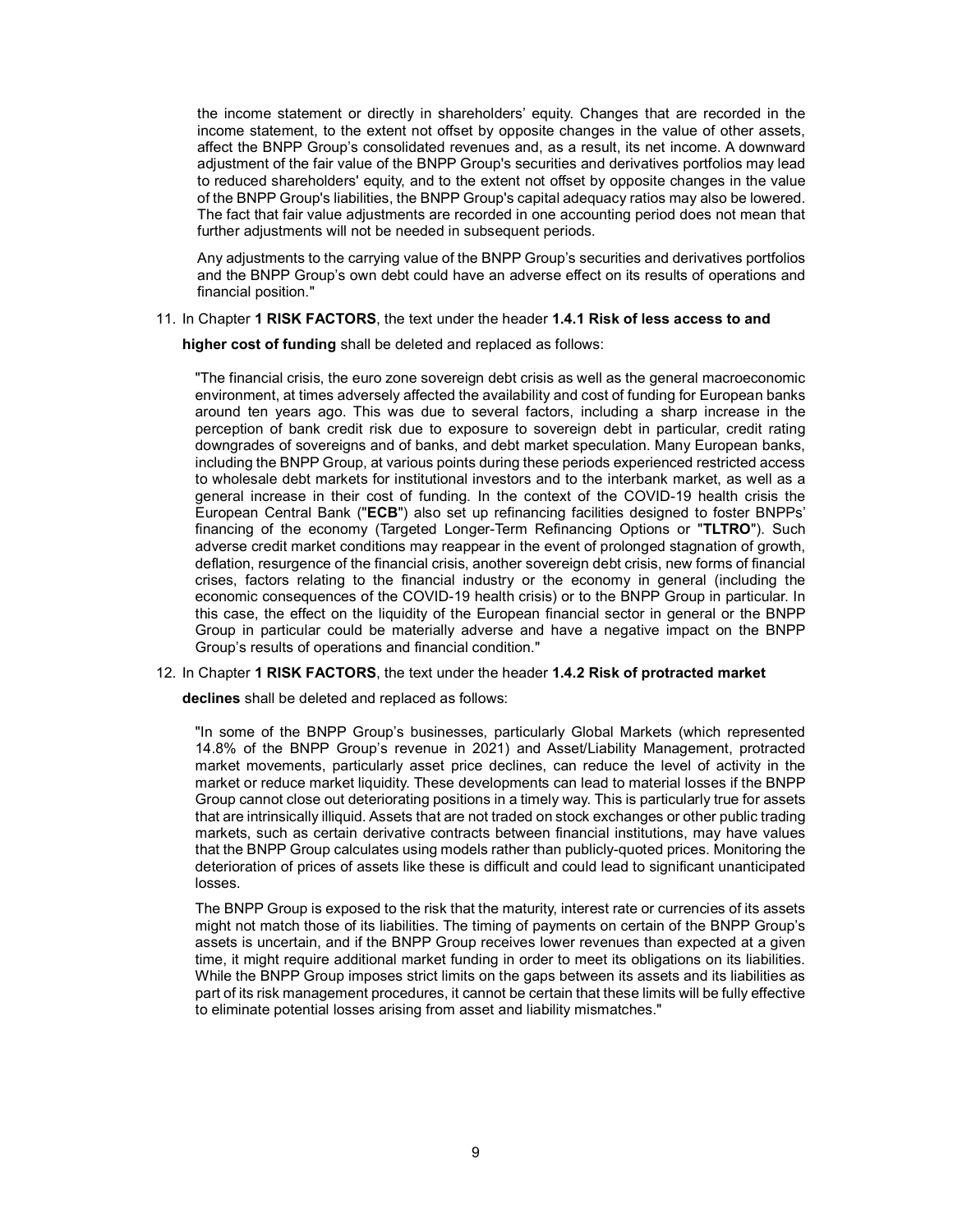- 13. In Chapter 1 RISK FACTORS, the text under the header 1.4.3 Risks regarding credit ratings
	- of the BNPP Group being downgraded shall be deleted and replaced as follows:

"Credit ratings have a significant impact on the BNPP liquidity. On 24 June 2021, Standard & Poor's confirmed the long term rating of BNP Paribas SA's deposits rating and senior preferred debt rating as A+ and confirmed its short term rating as A-1, with an stable outlook. On 23 September 2021, Fitch maintained its long-term deposits and senior preferred debt rating, for BNP Paribas SA at AA-and F1+ with an stable outlook . On 4 December 2020, Moody's confirmed its long-term deposits and senior preferred debt rating as Aa3, and confirmed its short-term rating as P-1, with a stable outlook. On 29 June 2021, DBRS confirmed BNP Paribas SA's senior preferred debt rating as AA (low), as well as its short-term rating as R-1(middle) with a stable outlook. A downgrade in the BNPP Group's credit rating could affect the liquidity and competitive position of the BNPP Group. It could also increase the BNPP's borrowing costs, limit access to the capital markets or trigger additional obligations under its covered bonds or under certain bilateral provisions in some trading, derivative or collateralised financing contacts.

In addition, the BNPP's cost of obtaining long-term unsecured funding from market investors is also directly related to its credit spreads, which in turn depend to a certain extent on its credit ratings. Increases in credit spreads can significantly increase the BNPP's cost of funding. Changes in credit spreads are continuous, market-driven, and subject at times to unpredictable and highly volatile movements. Credit spreads are also influenced by market perceptions of the BNPP's creditworthiness. Furthermore, credit spreads may be influenced by movements in the cost to purchasers of credit default swaps referenced to the BNPP's debt obligations, which are influenced both by the credit quality of those obligations, and by a number of market factors that are beyond the control of the BNPP Group."

14. In Chapter 1 RISK FACTORS, the text under the header 1.5.1 Risks of adverse economic

and financial conditions shall be deleted and replaced as follows:

"The BNPP Group's business is sensitive to changes in the financial markets and more generally to economic conditions in France (32% of the BNPP Group's revenues at 31 December 2021), other countries in Europe (45% of the BNPP Group's revenues at 31 December 2021) and the rest of the world (23% of the BNPP Group's revenues at 31 December 2021, including 5% related to activities of Bank of the West in the United States). A deterioration in economic conditions in the markets in the countries where the BNPP Group operates and in the economic environment could in the future have some or all of the following impacts:

- adverse economic conditions affecting the business and operations of the BNPP Group's customers, reducing credit demand and trading volume and resulting in an increased rate of default on loans and other receivables, in part as a result of the deterioration of the financial capacity of companies and households;
- a decline in market prices of bonds, equities and commodities affecting the businesses of the BNPP Group, including in particular trading, Investment Banking and asset management revenues;
- macroeconomic policies adopted in response to actual or anticipated economic conditions having unintended effects, and are likely to impact market parameters such as interest rates and foreign exchange rates, which in turn can affect the BNPP Group's businesses that are most exposed to market risk;
- perceived favourable economic conditions generally or in specific business sectors resulting in asset price bubbles, which could in turn exacerbate the impact of corrections when conditions become less favourable;
- a significant economic disruption (such as the global financial crisis of 2008, the European sovereign debt crisis of 2011 or the Covid-19 pandemic since 2020) having a substantial impact on all of the BNPP Group's activities, particularly if the disruption is characterised by an absence of market liquidity that makes it difficult to sell certain categories of assets at their estimated market value or at all. These disruptions, could also lead to a decline in transaction commissions and consumer loans;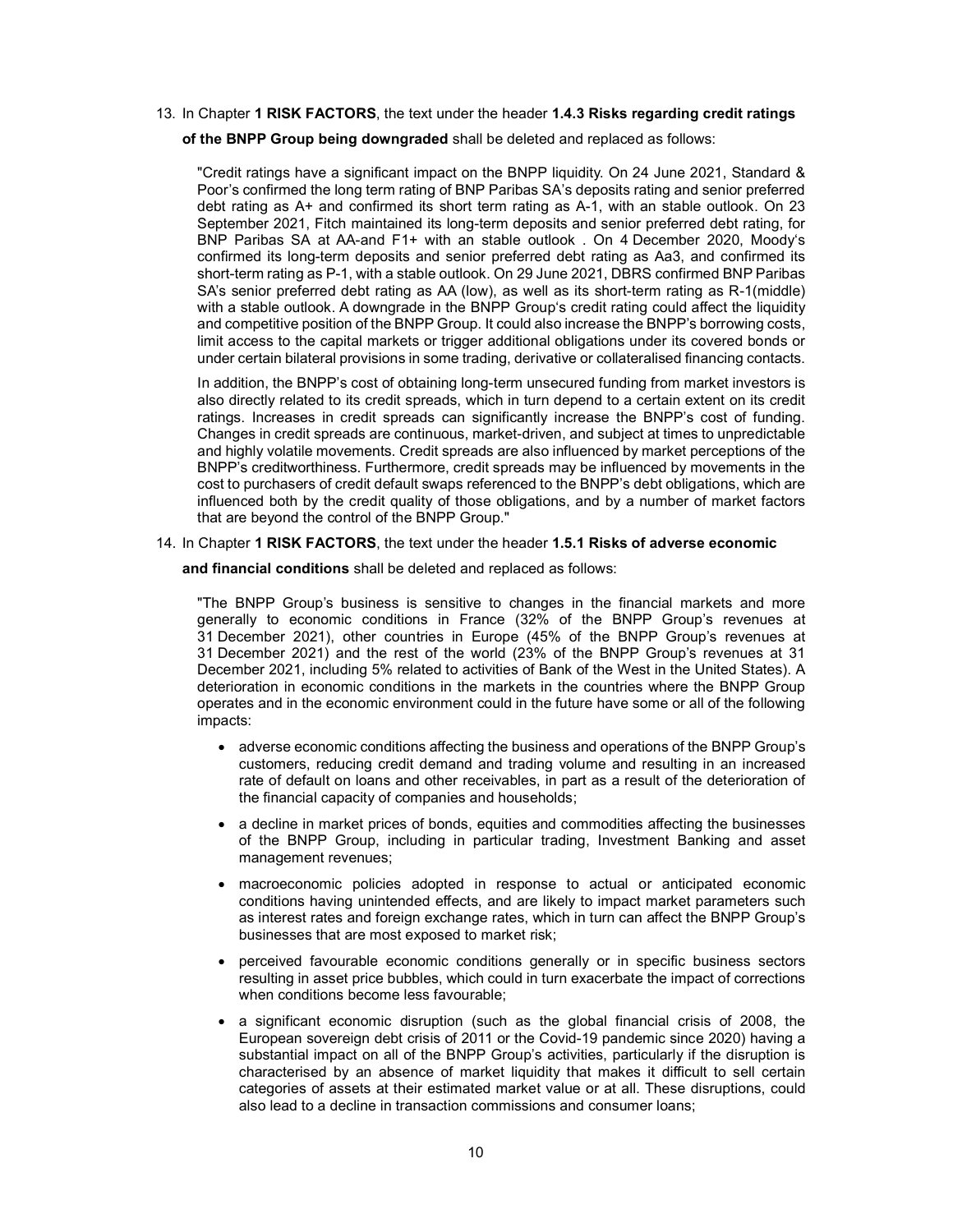a significant deterioration of market and economic conditions resulting from, among other things, adverse political and geopolitical events such as natural disasters, geopolitical tensions, health risks such as the COVID-19 health crisis and its aftermath, the fear or recurrence of new epidemics or pandemics, acts of terrorism, societal unrest, cyberattacks, military conflicts or threats thereof and related risks may affect the operating environment for the BNPP Group episodically or for extended periods.

Since 2020, economies and financial markets have been, and should continue in 2022 to be particularly sensitive to a number of factors, including the evolution of the Covid-19 pandemic and its economic consequences, in particular the increase in sovereign and corporate debt that pre-dated the COVID-19 health crisis and has been aggravated by it, as well as the strength and staying power of the economic recovery following the crisis' peak, which is itself dependent on a number of factors. The risks associated with the Covid-19 pandemic, in particular, are described in section 1.7.1, Risks due to epidemics and pandemics, including the ongoing coronavirus (COVID-19) pandemic and their economic consequences. In addition numerous factors may impact the economy and the financial markets in the coming months or years, in particular geopolitical tensions, (notably in Eastern Europe, and in particular, the Russian invasion of Ukraine and the reaction of the international community for which the consequences on the financial markets and the general business climate are significantly unfavourable in the short term and remain uncertain in the long term), political risks directly affecting Europe, general trends in consumer and commodity prices (themselves affected by the above mentioned factors) characterised by high inflation, corresponding trends in wages, supply chain pressures, the changing economic situation in certain countries or regions that contribute to overall global economic growth, tensions around international trade and, as discussed below, the evolution of monetary policy and interest rates.

More generally, the volatility of financial markets could adversely affect the BNPP Group's trading and investment positions in the debt, currency, commodity and equity markets, as well as its positions in other investments. For reference, Global Markets accounted for 14.8% of the BNPP Group's revenues in 2021. Severe market disruptions and extreme market volatility have occurred often in recent years and may occur again in the future, which could result in significant losses for the BNPP Group. Such losses may extend to a broad range of trading and hedging products, including swaps, forward and future contracts, options and structured products. The volatility of financial markets makes it difficult to predict trends and implement effective trading strategies.

It is difficult to predict economic or market declines or other market disruptions, and which markets will be most significantly impacted. If economic or market conditions in France or elsewhere in Europe, or Global Markets more generally, were to deteriorate or become more volatile, the BNPP Group's operations could be disrupted, and its business, results of operations and financial condition could be adversely affected."

### 15. In Chapter 1 RISK FACTORS, the text under the header 1.5.2 Risks of significant interest

rate changes shall be deleted and replaced as follows:

"The net interest income recorded by the BNPP Group during any given period significantly affects its overall revenues and profitability for that period. Interest rates are highly sensitive to many factors beyond the BNPP Group's control, such as the rate of inflation, country-specific monetary policies and certain decisions concerning regulatory capital. Changes in market interest rates could affect the interest rates charged on interest-earning assets differently from the interest rates paid on interest-bearing liabilities. Any adverse change in the yield curve could cause a decline in net interest income generated by the BNPP Group's lending activities. In addition, increases in the interest rates at which the BNPP Group's short-term funding is available and maturity mismatches may adversely affect its profitability.

Since the 2008-2009 financial crisis, Global Markets have been characterised by an extended period of low interest rates. This low interest rate environment has weighed significantly on banks' profitability, including that of the BNPP Group, for a number of years. The relative impact on banks depends, in particular, on the proportion of their revenues represented by net interest income; this proportion was 46% for the BNPP Group in 2021. The situation has worsened since 2019, with the introduction of negative rates, particularly on placements by European banks with the ECB. If the low or even negative, interest rate environment continues despite higher inflation and the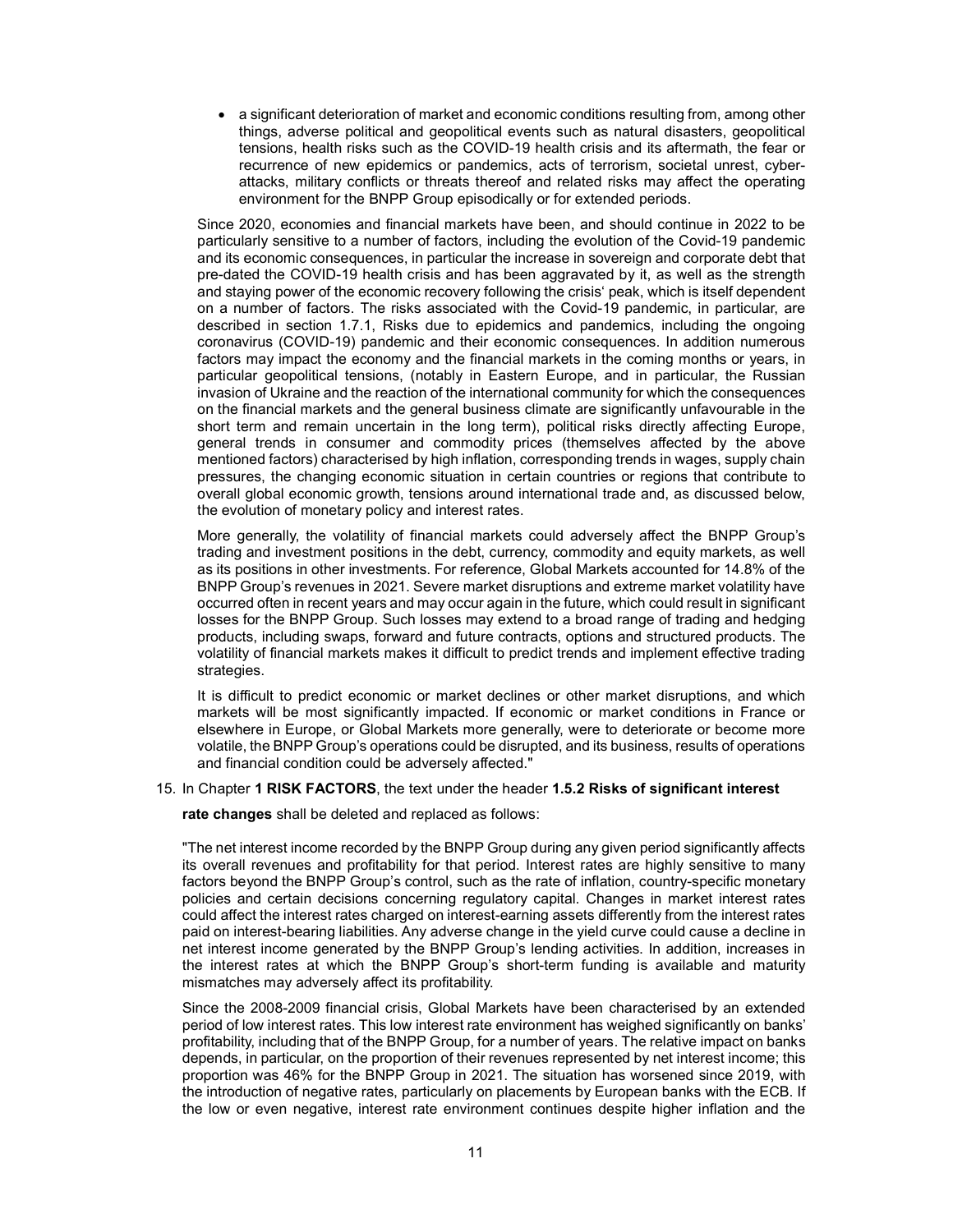central bank's reactions to it, BNPP Group's profitability could be affected or even decline. In this respect, central banks have in 2020 and again in 2021 increased their monetary support in the face of the recession caused by the COVID-19 health crisis of 2020 and 2021. A reduction in these accommodative policies by central banks, particularly in response to increasing inflation, has begun to be implemented by the US Federal Reserve, the Bank of England and the ECB. For example, the ECB has indicated that it will cease the emergency pandemic purchase programme ("EPPP") in March 2022 and its targeted longer-term refinancing operations ("TLTRO 3") in June 2022.

During periods of low interest rates, interest rate spreads tend to tighten, and the BNPP Group may be unable to lower interest rates on deposits sufficiently to offset reduced income from lending at lower interest rates. Net interest income amounted to EUR 21,312 million in 2020 and EUR 21,209 million in 2021, respectively. On an indicative basis, over one-, two- and three-year timeframes, the sensitivity of revenues at 31 December 2021 to a parallel, instantaneous and definitive increase in market rates of +50 basis points (+0.5%) across all currencies had an impact of +EUR 127 million, +EUR 537 million and +EUR 694 million, respectively, or +0.3%, +1.2% and +1.5% of the BNPP Group's net banking income. The negative interest rate environment in which banks are charged for cash deposited with central banks, whereas banks typically do not charge clients for deposits, weighs significantly on banks' margins. In addition, the BNPP Group has been facing and may continue to face an increase in early repayment and refinancing of mortgages and other fixed-rate consumer and corporate loans as clients take advantage of lower borrowing costs. This, along with the issuance of new loans at the low prevailing market interest rates, has resulted and may continue to result in a decrease in the average interest rate of the BNPP Group's portfolio of loans thereby causing a decline in its net interest income from lending activities. Moreover, an environment of persistently low interest rates can also have the effect of flattening the yield curve in the market more generally, which could reduce the premium generated by the BNPP Group from its funding activities. A flattening yield curve can also influence financial institutions to engage in riskier activities in an effort to earn the desired level of returns, which can increase overall market risk and volatility. Low interest rates may also affect the profitability and even the solvency of the insurance activities of French banks, including the BNPP Group, particularly due to the prevalence in the market of life insurance contracts backed by euro- denominated funds, which may not be able to generate sufficient returns to be competitive with other investment products. Low interest rates may also adversely affect commissions charged by the BNPP Group's asset management subsidiaries on money market and other fixed income products. A reduction in credit spreads and decline in Retail Banking income resulting from lower portfolio interest rates may adversely affect the profitability of the BNPP Group's Retail Banking operations.

On the other hand, the end of a period of prolonged low interest rates, in particular due to the normalisation and tightening of monetary policy (as already initiated by some central banks and expected by the market) following the economy's recovery or inflation at a level higher or lasting longer than expected by central banks, would also carry risks. If market interest rates were to rise generally, a portfolio featuring significant amounts of lower interest loans and fixed income assets would be expected to decline in value. If the BNPP Group's hedging strategies are ineffective or provide only a partial hedge against such a change in value, the BNPP Group could incur losses. Any sharper or more rapid than expected tightening could have a negative impact on the economic recovery. On the lending side, it could in particular cause stress in loan and bond portfolios, possibly leading to an increase in non-performing exposures and defaults. More generally, the reduction of accommodative monetary policies already initiated by some central banks after a period of substantial liquidity infusions from asset purchases by central banks may even if implemented progressively lead to severe corrections in certain markets or asset classes (e.g., non-Investment grade corporate and sovereign borrowers, certain sectors of equities and real estate) that particularly benefited (including from very low risk premiums as compared to historical averages) from the prolonged low interest rate and high liquidity environment, and such corrections could potentially be contagious to financial markets generally, including through substantially increased volatility."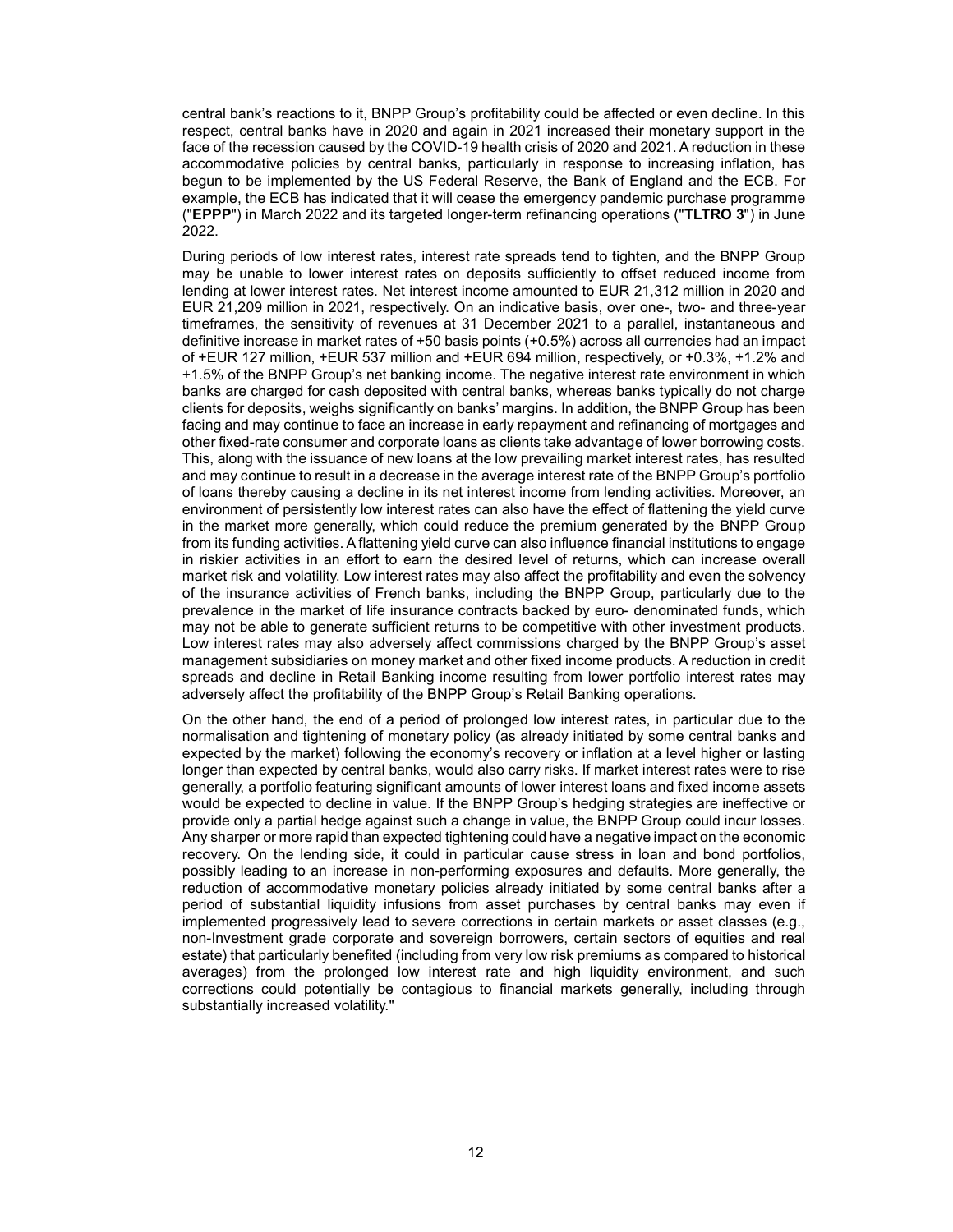16. In Chapter 1 RISK FACTORS, the text under the header 1.5.3 Risks regarding political, macroeconomic or financial changes in the countries and regions where BNPP Group operates shall be deleted and replaced as follows:

"The BNPP Group is subject to country risk, meaning the risk that economic, financial, political or social conditions in a given foreign country in which it operates could adversely affect BNPP Group's operations, or its results, or its financial condition, or its business. The BNPP Group monitors country risk and takes it into account in the fair value adjustments and cost of risk recorded in its financial statements. However, a significant change in political or macroeconomic environments, may require it to record additional charges or to incur losses beyond the amounts previously written down in its financial statements. In addition, factors specific to a country or region in which the BNPP Group operates could make it difficult for it to carry out its business and lead to losses or impairment of assets.

At 31 December 2021, the BNPP Group's loan portfolio consisted of receivables from borrowers located in France (32%), Belgium and Luxembourg (16%), Italy (9%), other European countries (19%), North America, including Bank of the West (13%), Asia (6%) and the rest of the world (5%). Adverse conditions that particularly affect these countries and regions would have a significant impact on the BNPP Group. In addition, the BNPP Group has significant exposures in countries outside the OECD, which are subject to risks that include political instability, unpredictable regulation and taxation, expropriation and other risks that are less present in more developed economies.

In addition, the BNPP Group is present in Ukraine, a country invaded by Russia in February 2022, through its subsidiary UkrSibbank in which it holds a 60% stake alongside the European Bank for Reconstruction and Development (40%). At 31 December 2021, UkrSibbank's balance sheet totalled approximately 0.08% of that of the BNPP Group. The total equity of the subsidiary represented approximately 0.15% of consolidated equity of BNPP Group share. At 31 December 2021, the BNPP Group generated less than 0.5% of its pre-tax profit in Ukraine). The BNPP Group's total gross on- and off-balance sheet exposures to Ukraine (which are concentrated on UkrSibbank) represented less than 0.09% of the BNPP Group's gross exposures. With regard to Russia, which is subject to severe economic sanctions imposed notably by the European Union, USA and UK, gross on- and off- balance sheet exposures represented less than 0.07% of the BNPP Group's gross exposures. The amount of net residual exposures, both in Russia and Ukraine, is more limited given the way in which BNPP operates in these two markets and how it secures its activities, with guarantees and collateral. In addition, various customers or counterparties of the BNPP Group, in particular financial institutions and corporates, have activities in these countries or have exposure to borrowers in these countries and could see their financial position weakened by the conflict and its consequences. The BNPP Group is closely monitoring developments in the situation in conjunction with the authorities concerned and, in particular, the reactions of the international community with regard to economic sanctions affecting Russia.

Such political, macroeconomic or financial changes in the countries and regions where BNPP Group operates could have an adverse effect on its results of operations and financial position."

# 17. In Chapter 1 RISK FACTORS, the text under the header 1.6.1 Risks regarding impact of laws

and regulations adopted in recent years, particularly in response to the global financial

crisis, as well as new legislative proposals shall be deleted and replaced as follows:

## "Laws and regulations adopted in recent years

Laws and regulations have been enacted in the past few years, in particular in France, Europe and the United States, with a view to introducing a number of changes, some permanent, in the financial environment. The impact of the measures has changed substantially the environment in which the BNPP Group and other financial institutions operate.

The measures that have been adopted include: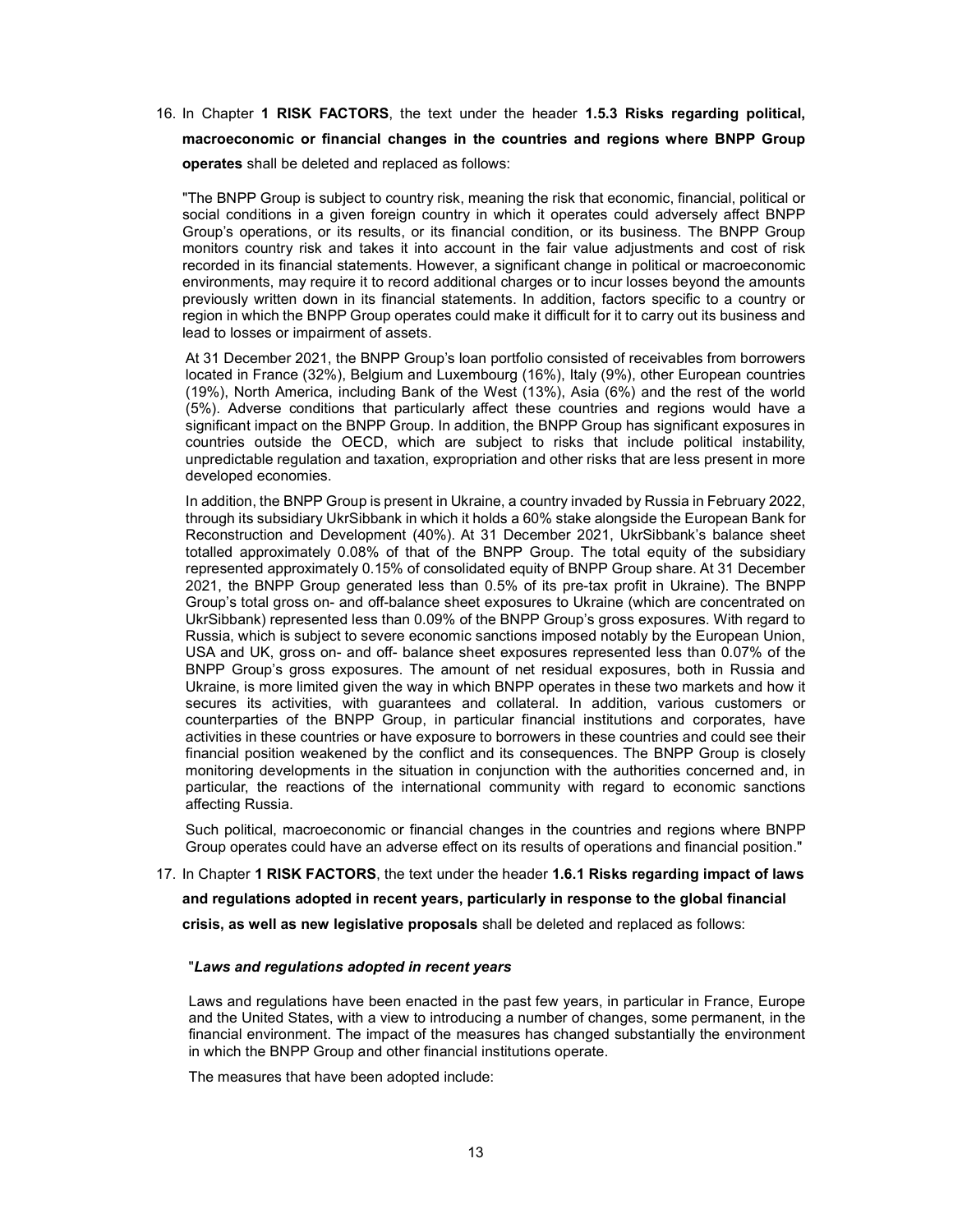- more stringent capital and liquidity requirements (particularly for global systemically important banks such as the BNPP Group), as well as changes to the risk-weighting methodologies and the methods of using internal models that have led, could have led, or could lead to increased capital requirements;
- restrictions on certain types of activities considered as speculative undertaken by commercial banks that are prohibited or need to be ring-fenced in subsidiaries (particularly proprietary trading) and are subject to prudential requirements and autonomous funding;
- prohibitions or restrictions on fees for certain types of financial products or activities;
- enhanced recovery and resolution regimes, in particular the Bank Recovery and Resolution Directive of 15 May 2014 (the "BRRD"), as amended from time to time, which strengthens powers to prevent and resolve banking crises in order to ensure that losses are borne largely by the creditors and shareholders of the banks and in order to keep the costs incurred by taxpayers to a minimum;
- the establishment of the national resolution funds by the BRRD and the creation of the Single Resolution Board (the SRB) by the European Parliament and Council of the European Union in a resolution dated 15 July 2014 (the "SRM Regulation"), as amended from time to time, which can initiate resolution proceedings for banking institutions such as the BNPP Group, and the Single Resolution Fund (the SRF), the financing of which by the BNPP Group (up to its annual contribution) can be significant;
- the establishment of national deposit guarantee schemes and a proposed European deposit guarantee scheme or deposit insurance which will gradually cover all or part of the guarantee schemes of participating countries;
- increased internal control and reporting requirements with respect to certain activities;
- the implementation of regulatory stress tests (including in relation to climate change risk) which could lead to additional regulatory capital requirements;
- greater powers granted to the relevant authorities to combat money laundering and terrorism financing;
- more stringent governance and conduct of business rules and restrictions and increased taxes on employee compensation over specified levels;
- measures to improve the transparency, efficiency and integrity of financial markets and in particular the regulation of high frequency trading, more extensive market abuse regulations, increased regulation of certain types of financial products including mandatory reporting of derivative and securities financing transactions, requirements either to mandatorily clear, or otherwise mitigate risks in relation to, over-the-counter derivative transactions (including through posting of collateral in respect of non-centrally cleared derivatives);
- the taxation of financial transactions;
- enhanced protection of personal data and cybersecurity requirements;
- enhanced disclosure requirements, including through the introduction of new disclosure requirements on (i) how banking groups providing asset management services such as the BNPP Group integrate sustainability risks or negative impacts, sustainable investment objectives or the promotion of environmental or social attributes when making investment decisions, and (ii) how and to what extent banking groups themselves finance or develop economic activities that can be considered environmentally sustainable as defined in the European Taxonomy;
- the introduction of new requirements for the integration of climate risk into the risk measurement and management systems of banking groups, including through the publication of proposals for banks to manage and disclose climate risk; and
- strengthening the powers of supervisory bodies, such as the French Prudential Supervision and Resolution Authority (the "ACPR") and the creation of new authorities,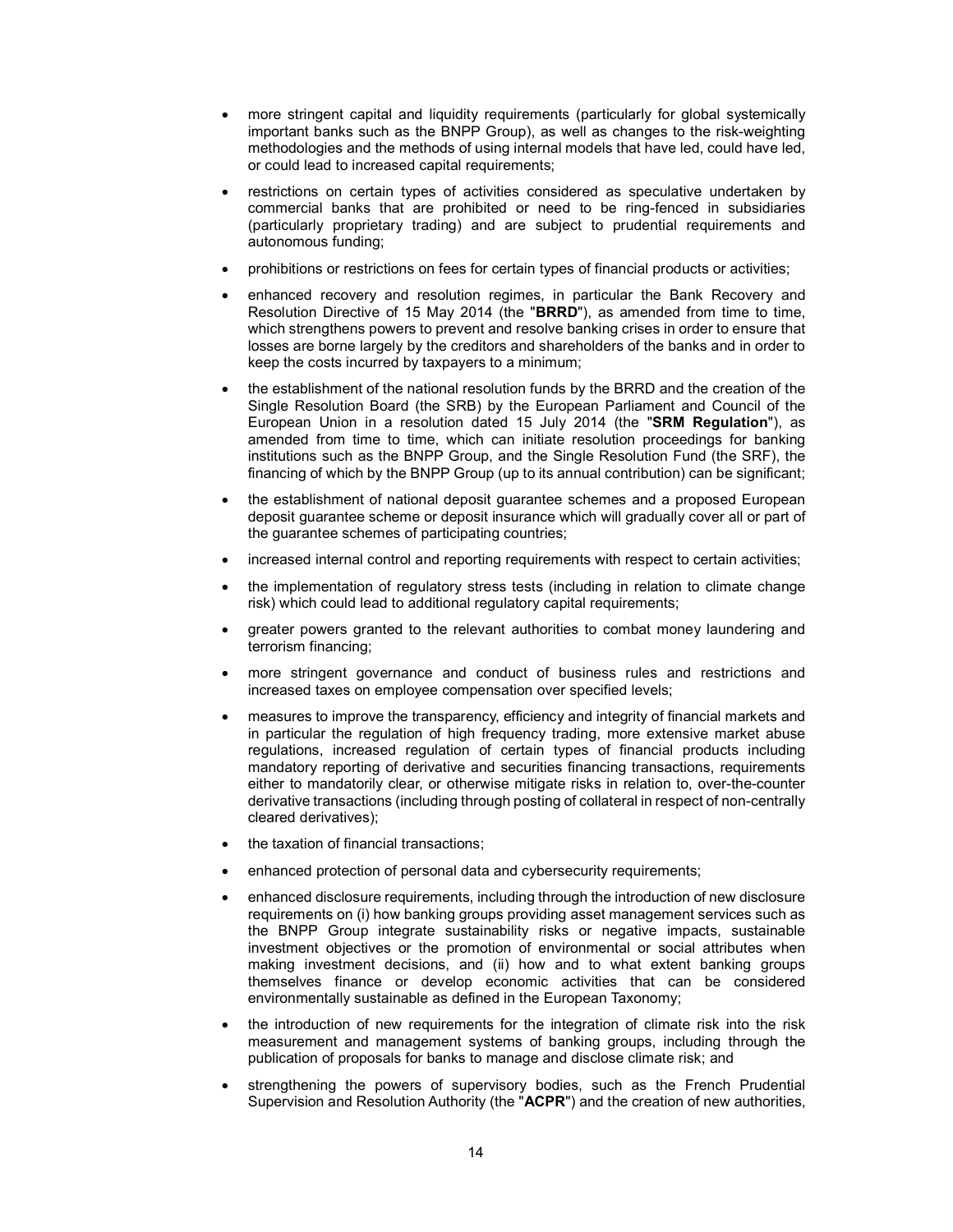including the adoption of the Single Resolution Mechanism (the "SRM") in October 2013, pursuant to which BNPP Group is under the direct supervision of the ECB.

These measures may have a significant adverse impact. For example, the introduction of a required contribution to the Single Resolution Fund resulted in a substantial additional expense for the BNPP Group (the BNPP Group made a EUR 967 million contribution to the Single Resolution Fund in 2021).

These changes, the scope and implications of which are highly unpredictable, could substantially affect the BNPP Group and have an adverse effect on its business, financial condition and results of operations.

# New legislative proposals

Measures relating to the banking sector could be further amended, expanded or strengthened. Moreover, additional measures could be adopted in other areas. It is impossible to predict what additional measures will be adopted or what their exact content will be and, given the complexity of the issues and the uncertainty surrounding them, to determine their impact on the BNPP Group. The effect of these measures, whether already adopted or that may be adopted in the future, has been and could continue to be a decrease in the BNPP Group's ability to allocate its capital and capital resources to financing, limit its ability to diversify risks, reduce the availability of certain financing and liquidity resources, increase the cost of financing, increase the cost of compliance, increase the cost or reduce the demand for the products and services offered by the BNPP Group, require the BNPP Group to proceed with internal reorganisations, structural changes or reallocations, affect the ability of the BNPP Group to carry on certain activities or to attract and/or retain talent and, more generally, affect its competitiveness and profitability, which could have an impact on its activities, financial condition and operating results. As a recent example on 27 October 2021, the European Commission presented a legislative package to finalise the implementation within the European Union of the Basel III agreement adopted by the Group of Central Governors and Heads of Supervision ("GHOS") on 7 December 2017. This legislative package will in the next stage be discussed by the European Parliament and Council with a view to agreeing on a final text. In the impact assessment accompanying the legislative package, the European Commission estimated, on the basis of an European Banking Authority ("EBA") impact study dated December 2020 and of additional European Commission estimates for some EU specific adjustments, that the implementation of the final Basel III standards may result in an average increase in total minimum capital requirements ranging between 6.4% and 8.4% after full implementation of the reform. On the basis of the EBA's updated impact analysis taking into account the combined effect of the reform and the potential consequences of the health crisis, the European Commission opted to apply the new capital requirements to EU banks as from 1 January 2025, with a phase-in period during which the requirements will be gradually increased through 2030 (and 2032 for certain requirements). On this basis, the BNPP Group has indicated a potential increase of 8% in its risk-weighted assets at the date of the first application announced for 1 January 2025, which implies a potential 8% increase in total minimum capital requirements resulting from the finalisation of Basel 3 (fully loaded). This estimate is subject to change depending on potential changes in the draft text, in the BNPP Group and the macroeconomic context.

The BNPP Group is subject to extensive and evolving regulatory regimes in the jurisdictions in which it operates. The BNPP Group faces the risk of changes in legislation or regulation in all of the countries in which it operates, including, but not limited to, the following:

- monetary, liquidity, interest rate and other policies of central banks and regulatory authorities;
- changes in government or regulatory policy that may significantly influence investor decisions, in particular in the markets in which the BNPP Group operates;
- changes in regulatory requirements applicable to the financial industry, such as rules relating to applicable governance, remunerations, capital adequacy and liquidity frameworks, restrictions on activities considered as speculative and recovery and resolution frameworks;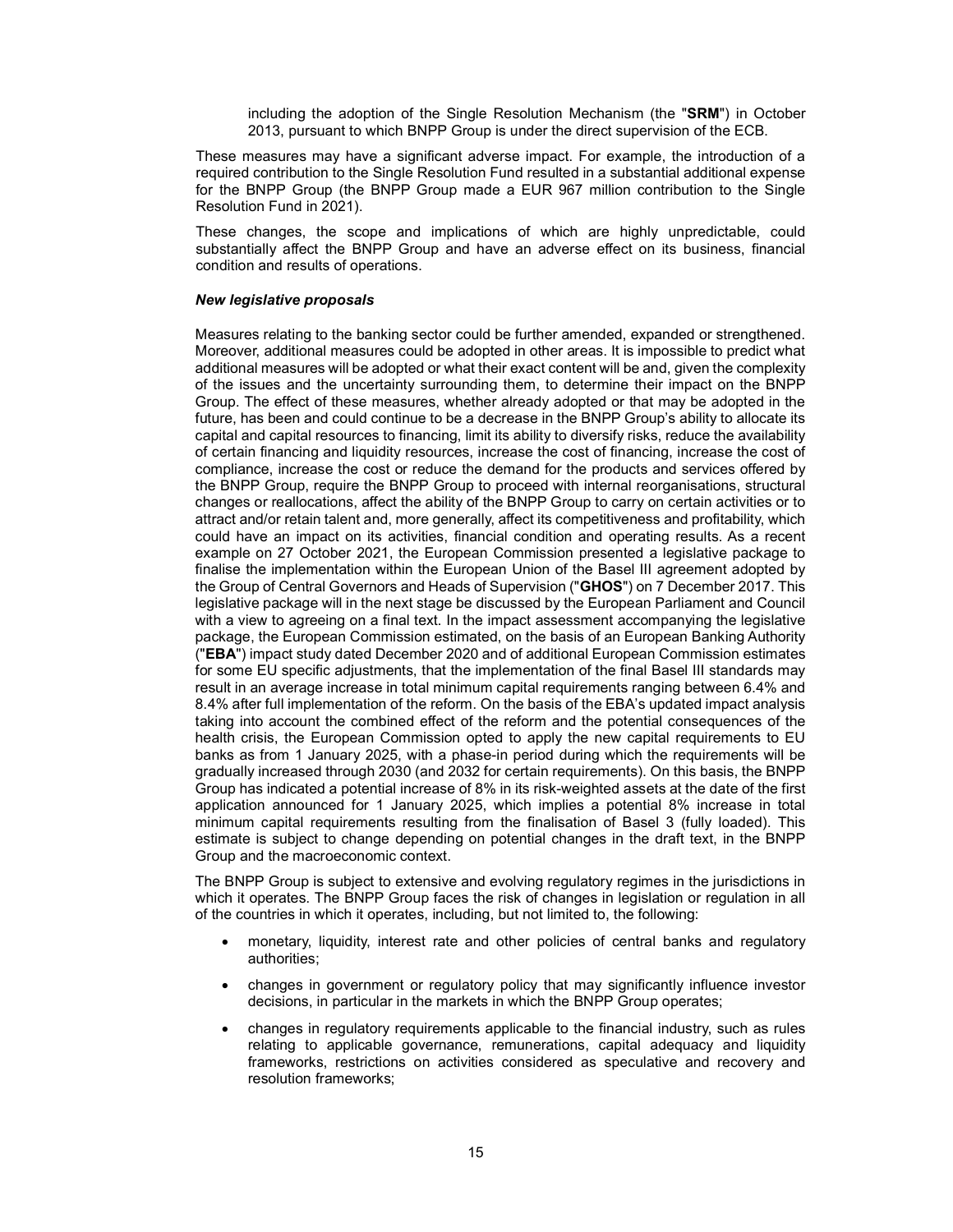- changes in securities regulations as well as in financial reporting, disclosure and market abuse regulations;
- changes in the regulation of certain types of transactions and investments, such as derivatives and securities financing transactions and money market funds;
- changes in the regulation of market infrastructures, such as trading venues, central counterparties, central securities depositories, and payment and settlement systems;
- changes in the regulation of payment services, crowdfunding and fintech;
- changes in the regulation of protection of personal data and cybersecurity;
- changes in tax legislation or the application thereof;
- changes in accounting norms;
- changes in rules and procedures relating to internal controls, risk management and compliance; and
- expropriation, nationalisation, price controls, exchange controls, confiscation of assets and changes in legislation relating to foreign ownership.

These changes, the scope and implications of which are highly unpredictable, could substantially affect the BNPP Group and have an adverse effect on its business, financial condition and results of operations. Certain reforms not directed specifically at financial institutions, such as measures relating to the funds industry or promoting technological innovation (such as open data projects), could facilitate the entry of new players in the financial services sector or otherwise affect the BNPP Group's business model, competitiveness and profitability, which could in turn affect its financial condition and results of operations.

Finally, the regulatory accommodations implemented temporarily by national and European regulatory authorities in the context of the COVID-19 health crisis have either lapsed or are expected to lapse gradually, although their remaining course is not currently certain (see section 1.7.1. Risks due to epidemics and pandemics, including the ongoing coronavirus (COVID-19) pandemic and their economic consequences)."

## 18. In Chapter 1 RISK FACTORS, the text under the header 1.6.3 Risks regarding a resolution

proceeding shall be deleted and replaced as follows:

"The BRRD, SRM Regulation and the Ordinance of 20 August 2015, as amended from time to time, confer upon the ACPR or the SRB the power to commence resolution proceedings for a banking institution, such as the BNPP Group, with a view to ensure the continuity of critical functions, to avoid the risks of contagion and to recapitalise or restore the viability of the institution. These powers are to be implemented so that, subject to certain exceptions, losses are borne first by shareholders, then by holders of additional capital instruments qualifying as Tier 1 and Tier 2 (such as subordinated bonds), then by the holders of non-preferred senior debt and finally by the holders of senior preferred debt, all in accordance with the order of their claims in normal insolvency proceedings. For reference, the BNPP Group's medium- to long-term wholesale financing at 31 December 2021 consisted of the following: EUR 10 billion in hybrid Tier 1 debt, EUR 23 billion in Tier 2 subordinated debt, EUR 70 billion in senior unsecured nonpreferred debt, EUR 69 billion in senior unsecured preferred debt and EUR 17 billion in senior secured debt.

Resolution authorities have broad powers to implement resolution measures with respect to institutions and groups subject to resolution proceedings, which may include (without limitation): the total or partial sale of the institution's business to a third party or a bridge institution, the separation of assets, the replacement or substitution of the institution as obligor in respect of debt instruments, the full or partial write-down of capital instruments, the dilution of capital instruments through the issuance of new equity, the full or partial write-down or conversion into equity of debt instruments, modifications to the terms of debt instruments (including altering the maturity and/or the amount of interest payable and/or imposing a temporary suspension on payments), discontinuing the listing and admission to trading of financial instruments, the dismissal of managers or the appointment of a special manager (administrateur spécial).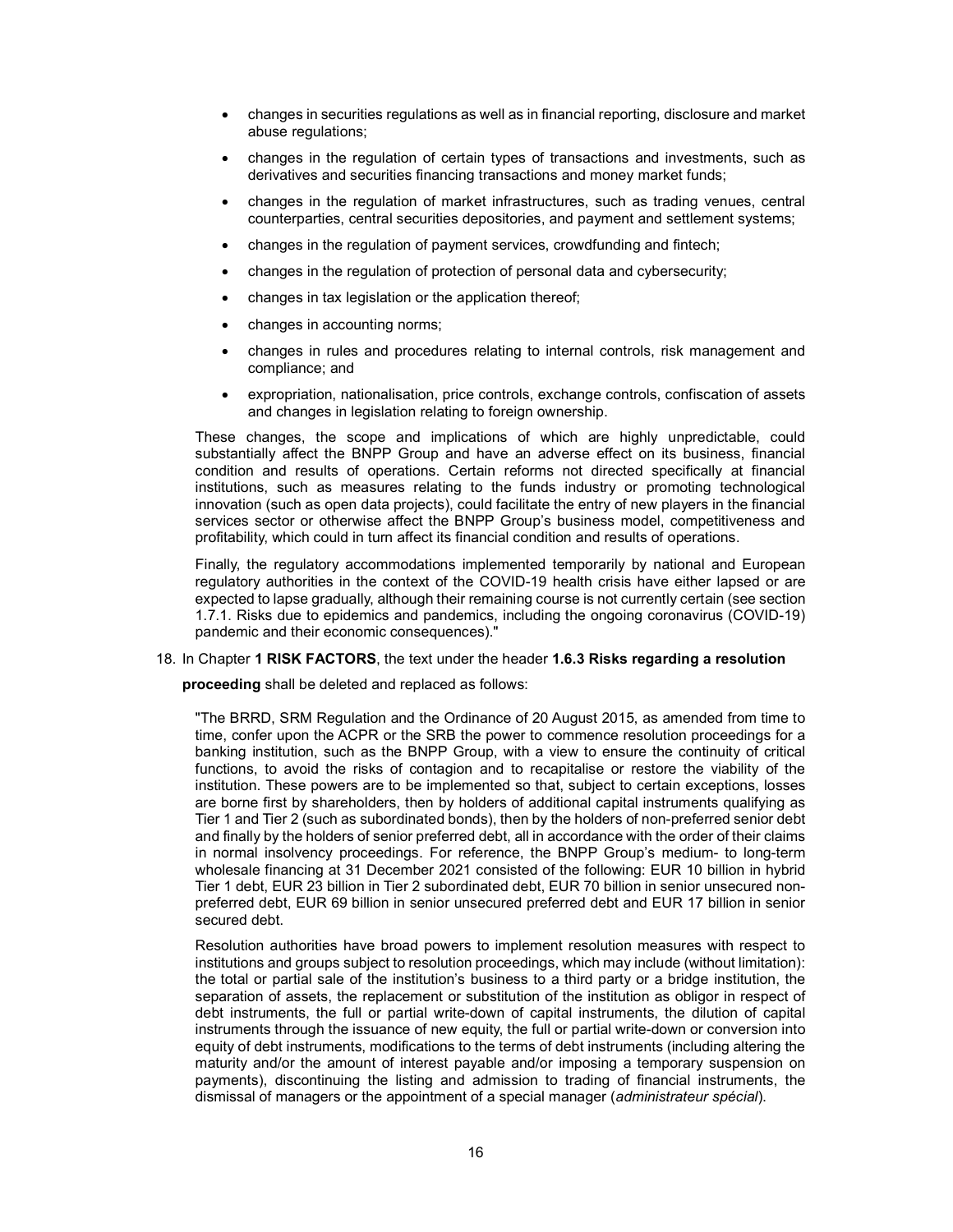Certain powers, including the full or partial write-down of capital instruments, the dilution of capital instruments through the issuance of new equity, the full or partial write-down or conversion into equity of additional capital instruments qualifying as Tier 1 and Tier 2 (such as subordinated bonds), can also be exercised as a precautionary measure, outside of resolution proceedings and/or pursuant to the European Commission's State Aid framework if the institution requires exceptional public financial support.

The implementation of these tools and powers with respect to the BNPP Group may result in significant structural changes to the BNPP Group (including as a result of asset or business sales or the creation of bridge institutions) and in a partial or total write-down, modification or variation of claims of shareholders and creditors. Such powers may also result, after any transfer of all or part of the BNPP Group's business or separation of any of its assets, in the holders of securities (even in the absence of any such write-down or conversion) being left as the creditors of the BNPP Group whose remaining business or assets are insufficient to support the claims of all or any of the creditors of the BNPP Group."

# 19. In Chapter 1 RISK FACTORS, the text under the header 1.7.1. Risks due to epidemics and pandemics, including the ongoing coronavirus (COVID-19) pandemic and their economic consequences shall be deleted and replaced as follows:

"A global pandemic linked to a novel strain of coronavirus (Covid-19) has severely disrupted economies and financial markets worldwide since 2020. The introduction of lockdown measures and other restrictions initially caused economies in many regions to contract, trade to decline, production capacity to decrease, growth forecasts to be cut and supply chains to be disrupted. In a second phase, the roll-out of vaccination campaigns and the adaptation of economic actors allowed the gradual adaptation of these measures and restrictions, leading to a recovery in economic activity. As a result, various growth forecasts converge on a strong economic recovery. For example, according to the IMF's January 2022 estimates and projections, world economic growth is expected to be 5.9% in 2021 and 4.4% in 2022. Nevertheless, uncertainties remain as to the strength and sustainability of the recovery, both in terms of the public health situation (e.g., the appearance of new strains of the virus) and the economy which could lead to doubts as to the extent and durability of the recovery. In this respect, the outlook for 2022 was lowered for both emerging and developing countries, as well as for advanced countries compared to the IMF projections published in October 2021. Various complicating factors will affect the trajectory of economic recovery. International supply chains – which had been strained severely by the pandemic - related mobility restrictions – remain heavily disrupted, generating shortages of certain consumer goods (such as a dearth of semiconductors causing delays in the production of telephones and automobiles) and oil and gas supply and labour market constraints, having both specific (e.g. raw materials price increases) and general (i.e., inflation rate) effects on prices. Further, while various governments and central banks implemented and supplemented measures to support the economy and its recovery  $-$  in order to mitigate the adverse economic and market consequences of the pandemic – there can be no assurance that such measures will suffice to redress the pandemic's negative impact on the regional or global economy over time, entirely compensate for or mitigate regional or global recessions (which occurred and could recur), or fully and over time prevent possible disruptions to the financial markets. The lifting of government support measures could also harm economic activity and the financial strength of economic actors. Overall, the crisis has impacted and may continue to impact the economies of the principal countries where the BNPP Group operates, particularly its domestic markets (France, Italy, Belgium and Luxembourg), which collectively represented 57% if its total gross credit exposures as of 31 December 2021. The BNPP Group's results and financial condition have been and could continue to be adversely impacted by the effects of the crisis related to the pandemic and the resulting disruption of economic activity in the BNPP Group's principal markets. In particular, the crisis significantly affected the BNPP Group's cost of risk in 2020, reflecting macroeconomic projections based on various scenarios applying the framework in place prior to the crisis. Under this framework, macroeconomic projections – specifically GDP estimates and forecasts – are key to calculating the cost of risk, and the consequences of the COVID-19 health crisis included a decrease in GDP growth estimates for many of the BNPP Group's markets. The cost of risk calculation also takes into account the specific dynamics of the crisis in 2020, along with anticipated future impacts on credit and counterparty risk, including the consequences of lockdown measures on economic activity and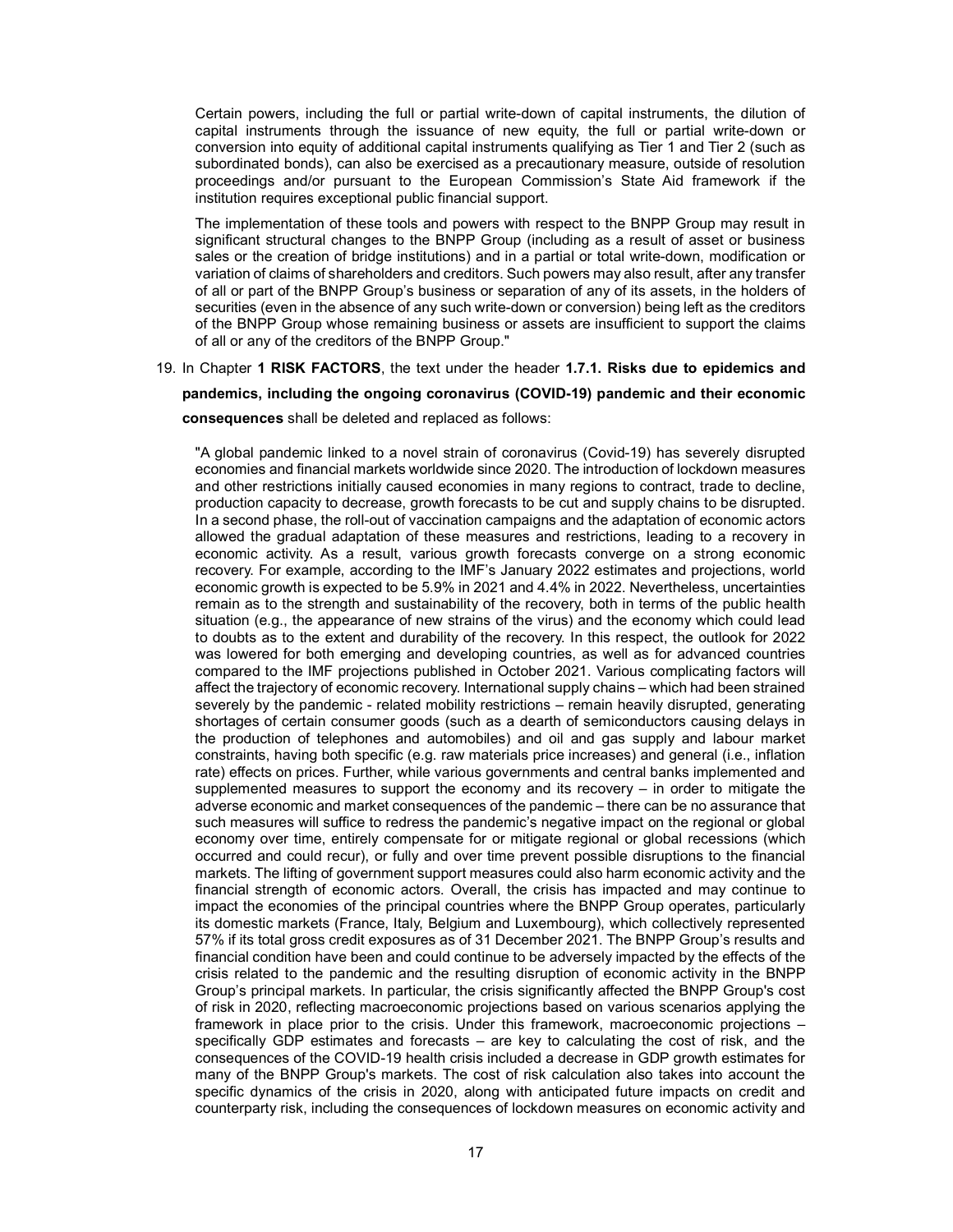the impact of government support measures and decisions. These factors contributed to the substantial increase in the BNPP Group's cost of risk in 2020 (66 basis points). The 2021 financial year showed an improvement with an increase in revenues of 4.4% to EUR 46,235 billion and an increase in net income attributable to the BNPP Group, due to the increase in Domestic Markets revenues (+5.2% compared to 2020) with the rebound of the economy and the resilience of CIB revenues (+3.4% compared to 2020), but also by the decrease in the cost of risk (-48.8% compared to 2020), particularly in connection with improving economic forecasts. Nevertheless, revenues in the International Financial Services businesses remain impacted by the consequences of the COVID-19 health crisis (-1.2% compared to 2020). However, developments in the current COVID-19 health crisis and market conditions have characteristics that could increase the probability and magnitude of various existing risks faced by the BNPP Group such as: i) pressure on revenues due in particular to (a) prolongation of the low interest rate environment and (b) lower revenues from fees and commissions; ii) renewed heightened risk linked to a an economic slowdown due to inflationary pressures (energy prices, labour market tensions), supply chain disruption or withdrawal of government support measures; iii) risk of financial market disruption in the event of poorly anticipated changes in monetary policies and iv) higher risk-weighted assets due to the deterioration of risk parameters, hence affecting the BNPP Group's capital position. The BNPP Group's results and financial condition could also be harmed by negative trends in the financial markets, to the extent that the pandemic initially caused extreme market conditions (volatility spikes, a sharp drop in equity markets, tensions on spreads, specific asset markets on hold, etc.). Uncertainties about the scope and durability of the economic recovery, the easing or strengthening of government support measures, and the pressures linked to supply chains and raw material procurement have generated and could generate unfavourable market conditions. Thus, unfavourable market conditions have had and could have an adverse impact on the BNPP Group's market activities, which accounted for 14.8% of its consolidated revenues in 2021, resulting in trading or other market-related losses, as seen in 2020, following restrictions implemented on short-selling and dividend distributions (notably EUR 184 million in the first quarter of 2020 related to the European authorities' restrictions on 2019 dividends). Further, certain of the BNPP Group's investment portfolios (for example, in its insurance subsidiaries) are accounted for on a mark-to-market basis and were impacted by adverse market conditions, particularly in the second quarter of 2020 and could continue to be impacted again in the future. The extent to which the short, medium and longterm economic consequences of the pandemic will continue to affect the BNPP Group's results and financial condition will indeed depend largely on i) the intensity and duration of restrictive measures that have been put in place or their periodic reintroduction, depending on the evolution of the health situation, ii) the timing and extent of a return to pre-pandemic lifestyles, business operations and economic interactions, iii) the effects of the measures taken to date or future measures that may be taken by governments and central banks to attenuate the economic fallout of the pandemic or the terms and conditions for lifting these measures and iv) the duration and extent of the pandemic's remaining course, including the prospect of new waves or the appearance of new strains of the virus and, consequently, a reinstatement or strengthening of lockdown measures or other restrictions, such as in relation to travel, in the BNPP Group's various markets, as well as the pace and mechanisms of deployment immunisation programmes. In addition, while the actions of European Union and member states' authorities (in particular, central banks and governments) in response to the pandemic have to date helped and may well continue to help attenuate its adverse economic and market consequences, the authorities have also issued and may continue to issue additional restrictions or recommendations in respect of banks' actions. In particular, in 2020 and 2021 they limited banks' flexibility in managing their business and taking action in relation to capital distribution, capital allocation and compensation policies. Due to the unprecedented environment generated by the Covid-19 crisis various pandemic-related uncertainties, around public health, society and the economy, persist. The consequences for the BNPP Group will depend on the duration of the impact of the crisis, the measures taken by governments and central banks, and the ability of society to recover, and are therefore difficult to predict."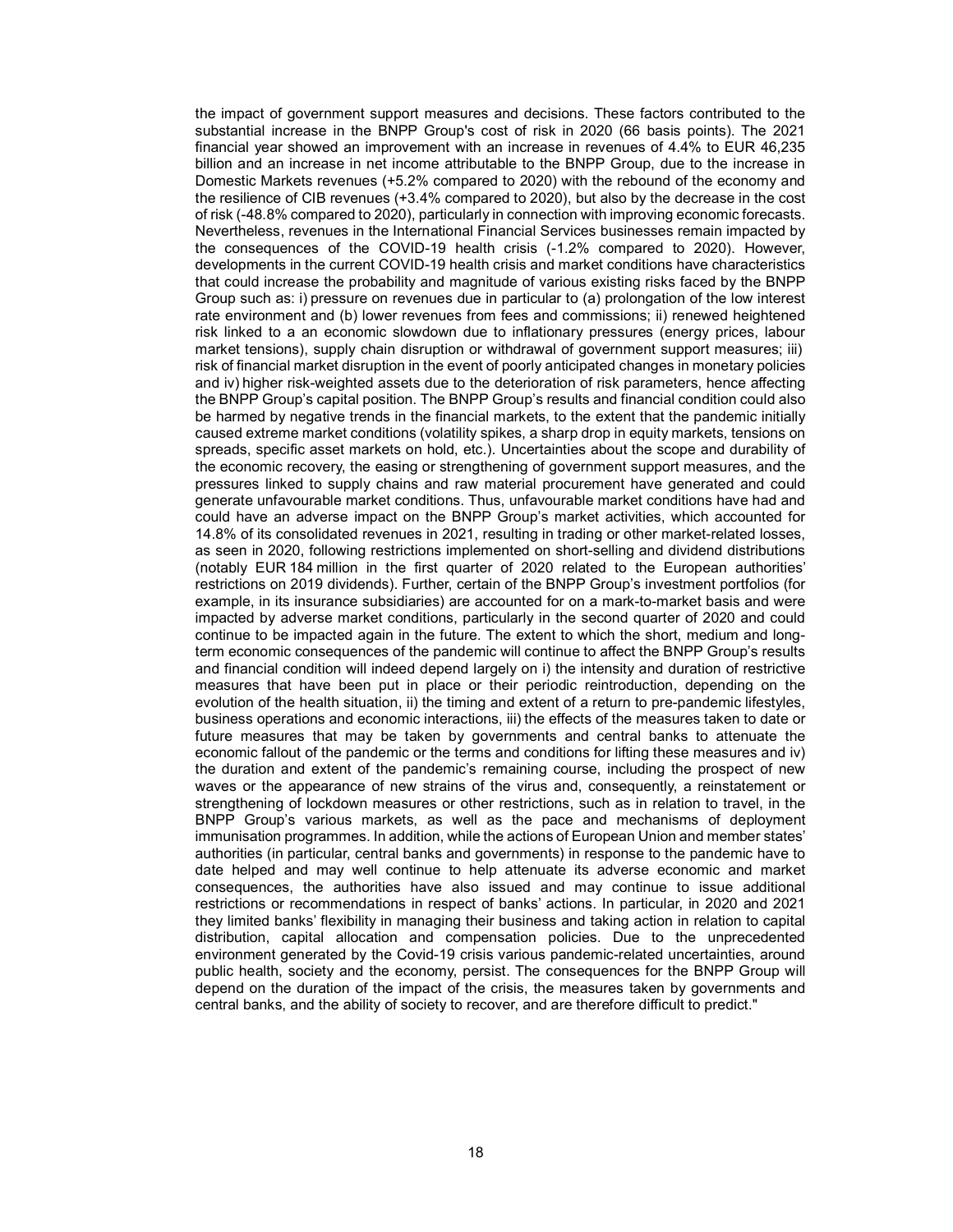20. In Chapter 1 RISK FACTORS, the text under the header 1.7.2. Risks of failure to implement

BNPP's strategic plan shall be deleted and replaced as follows:

"In connection with its annual results announced on 8 February 2022, the BNPP Group announced a strategic plan for the 2022-2025 period. The plan includes financial and operational objectives, on a constant scope basis, as well as the expected impact of the redeployment of proceeds from the sale of Bank of the West, after adjusting for the dilution effect of the disposal on the BNPP Group's results. The BNPP Group's actual results could vary significantly from these trends for a number of reasons, including the occurrence of one or more of the risk factors described elsewhere in this section, in particular as a result of the consequences of the Covid-19 health crisis which have had and could continue to have major repercussions on the economic outlook and cause financial market disruptions. If the BNPP Group's results do not follow these trends, its financial condition and the value of its securities, as well as its financing costs, could be affected. Additionally, the BNPP Group is pursuing an ambitious corporate social responsibility ("CSR") policy and is committed to making a positive impact on society with concrete achievements. In 2021, BNPP strengthened its commitment to a sustainable economy and accelerated decarbonisation strategies, with the signing of the Net Zero Banking Alliance, the Net Zero Asset Owner Alliance, and the Net Zero Asset Manager initiative. The BNPP Group is thus taking strong positions, as a founding member of the United Nations Principles for Responsible Banking, which commits it to align its strategy with the Paris Agreement and the Sustainable Development Goals ("SDGs"). As part of the BNPP Group's 2022-2025 strategic plan, it aims to mobilise EUR 350 billion in ESG-related loans and bond issuances (loans to companies, institutionals and individuals covering environmental and social issues and annual sustainable bonds issuances) and to have EUR 300 billion in sustainable responsible investments under management by 2025 (BNP Paribas Asset Management European open funds classified open Articles 8 and 9 as defined by the Sustainable Finance Disclosure Regulation ("SFDR")). If the BNPP Group fails to meet these targets, which depend in part on factors beyond its control, its reputation could be harmed."

21. In Chapter 1 RISK FACTORS, the text under the header 1.7.3 Risks of difficulties in integrating

# businesses following acquisition transactions realizing the benefits expected acquisitions

shall be deleted and replaced as follows:

"The BNPP Group engages in acquisition and combination transactions on a regular basis. The BNPP Group's most recent major such transactions were the integration of the BNPP Group's Prime Services and Electronic Equities platform of Deutsche Bank in 2019, the acquisition of 100% of Exane, previously 50% owned by BNPP, finalised on 13 July 2021, and the acquisition of 100% of Floa, a subsidiary of Casino and Crédit Mutuel Alliance Fédérale (via the Banque Fédérative du Crédit Mutuel ("BFCM")) and one of the French leaders in innovative payments, finalised on 1 February 2022. These operational integration activities resulted in 2021 in restructuring costs of EUR 164 million. Successful integration and the realisation of synergies require, among other things, proper coordination of business development and marketing efforts, retention of key members of management, policies for effective recruitment and training as well as the ability to adapt information and computer systems. Any difficulties encountered in combining operations could result in higher integration costs and lower savings or revenues than expected. There will accordingly be uncertainty as to the extent to which anticipated synergies will be achieved and the timing of their realisation. Moreover, the integration of the BNPP Group's existing operations with those of the acquired operations could interfere with its respective businesses and divert management's attention from other aspects of the BNPP Group's business, which could have a negative impact on the BNPP Group's business and results. In some cases, moreover, disputes relating to acquisitions may have an adverse impact on the integration process or have other adverse consequences, including financial ones.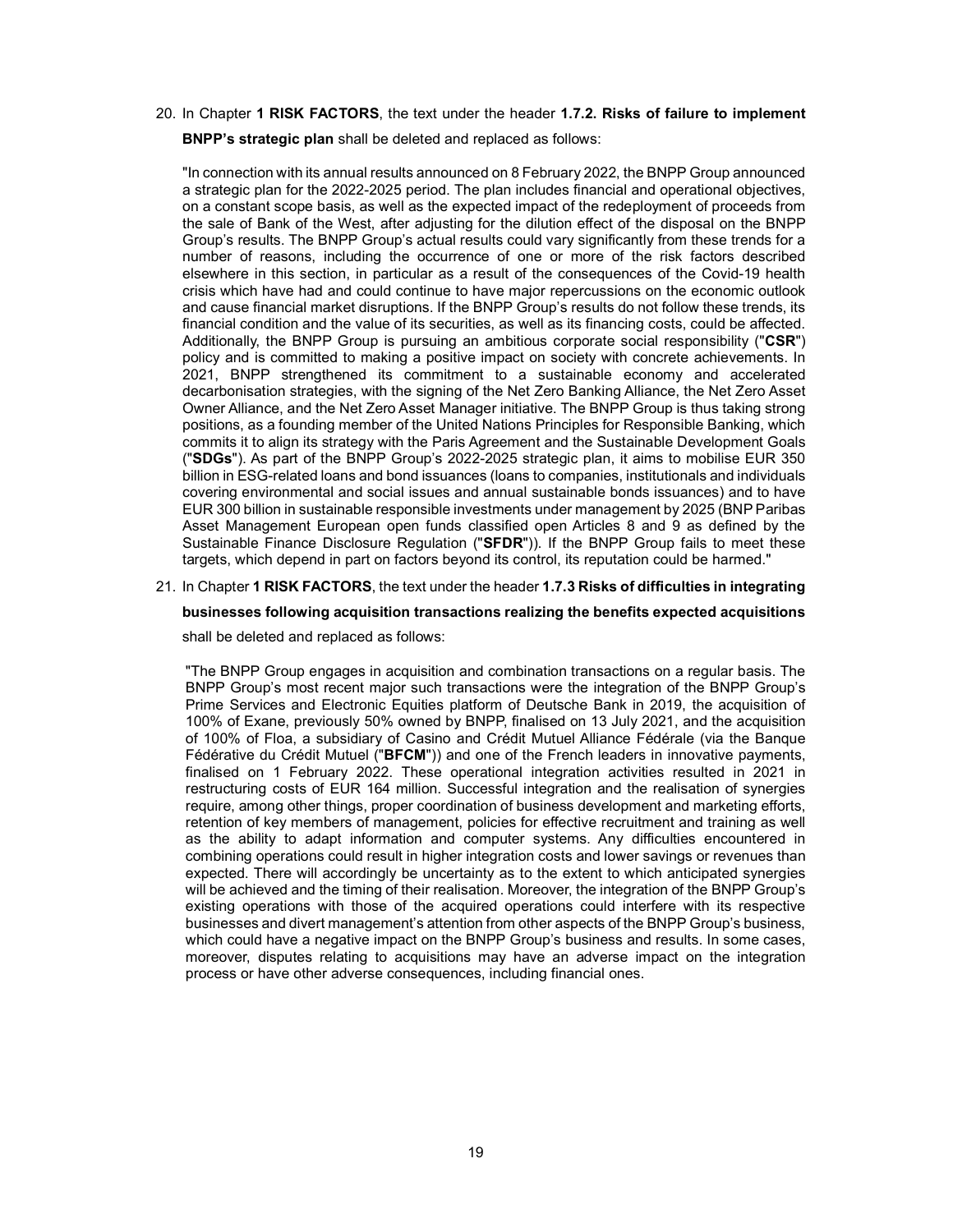Although the BNPP Group undertakes an in-depth analysis of the companies it plans to acquire, such analyses often cannot be complete or exhaustive. In the event that, is unable to conduct comprehensive due diligence prior to an acquisition, it may acquire doubtful or troubled assets or businesses that may be unprofitable or have certain potential risks that only materialise after the acquisition. The acquisition of an unprofitable business or a business with materialised risks may have a significant adverse effect on the BNPP Group's overall profitability and may increase its liabilities."

22. In Chapter 1 RISK FACTORS, the text under the header 1.7.4 Risks regarding intense

competition amongst banking and non-banking operators shall be deleted and replaced as

follows:

"Competition is intense in all of the BNPP Group's primary business areas in France and the other countries in which it conducts a substantial portion of its business, including other European countries and the United States. Competition in the banking industry could intensify as a result of consolidation in the financial services area, as a result of the presence of new players in the payment and the financing services area or the development of crowdfunding platforms, as well as the continuing evolution of consumer habits in the banking sector. While the BNPP Group has launched initiatives in these areas, such as the debut of Hello bank! and its acquisition of Nickel or Floa, competitors subject to less extensive regulatory requirements or to less strict capital requirements (e.g. debt funds, shadow banks), or benefiting from economies of scale, data synergies, technological innovation (e.g. internet and mobile operators, digital platforms, fintechs), or free access to customer financial data could be more competitive by offering lower prices and more innovative services to address the new needs of consumers. New technologies that facilitate or transform transaction processes and payment systems, such as blockchain technologies and related services or that could significantly impact the fundamental mechanisms of the banking system, such as central bank digital currencies, have been developed in recent years or could be developed in the near future. While it is difficult to predict the effects of these developments and the regulations that apply to them, the use of such technology could nevertheless reduce the market share of banks, including the BNPP Group's, secure investments that otherwise would have used technology used by more established financial institutions, such as the BNPP Group or, more broadly, lead to the emergence of a different monetary system in which the attractiveness of using established financial institutions, such as the BNPP Group, would be affected. If such developments continue to gain momentum, particularly with the support of governments and central banks, if the BNPP Group is unable to respond to the competitive environment in France or in its other major markets by offering more attractive, innovative and profitable product and service solutions than those offered by current competitors or new entrants or if some of these activities were to be carried out by institutions other than banks, it may lose market share in key areas of its business or incur losses on some or all of its activities. In addition, downturns in the economies of its principal markets could add to the competitive pressure, through, for example, increased price pressure and lower business volumes for the BNPP Group and its competitors. It is also possible that the imposition of more stringent requirements (particularly capital requirements and business restrictions) on large or systemically significant financial institutions that new players may not be subject to, could lead to distortions in competition in a manner adverse to large private-sector institutions such as the BNPP Group.

All these consequences of the intense competition amongst banking and non-banking operators may adversely affect the BNPP Group's business, operations and financial condition."

23. In Chapter 1 RISK FACTORS, the text under the header 1.7.5 Risk of experiencing business

disruption and losses due to climate change risks such as transition risks, physical risks

or liability risks shall be deleted and replaced as follows:

"The BNPP Group is exposed to risks related to climate change, either directly through its own operations or indirectly through its financing and investment activities. There are two main types of risks related to climate change: (i) transition risks, which result from changes in the behaviour of economic and financial actors in response to the implementation of energy policies or technological changes; (ii) physical risks, which result from the direct impact of climate change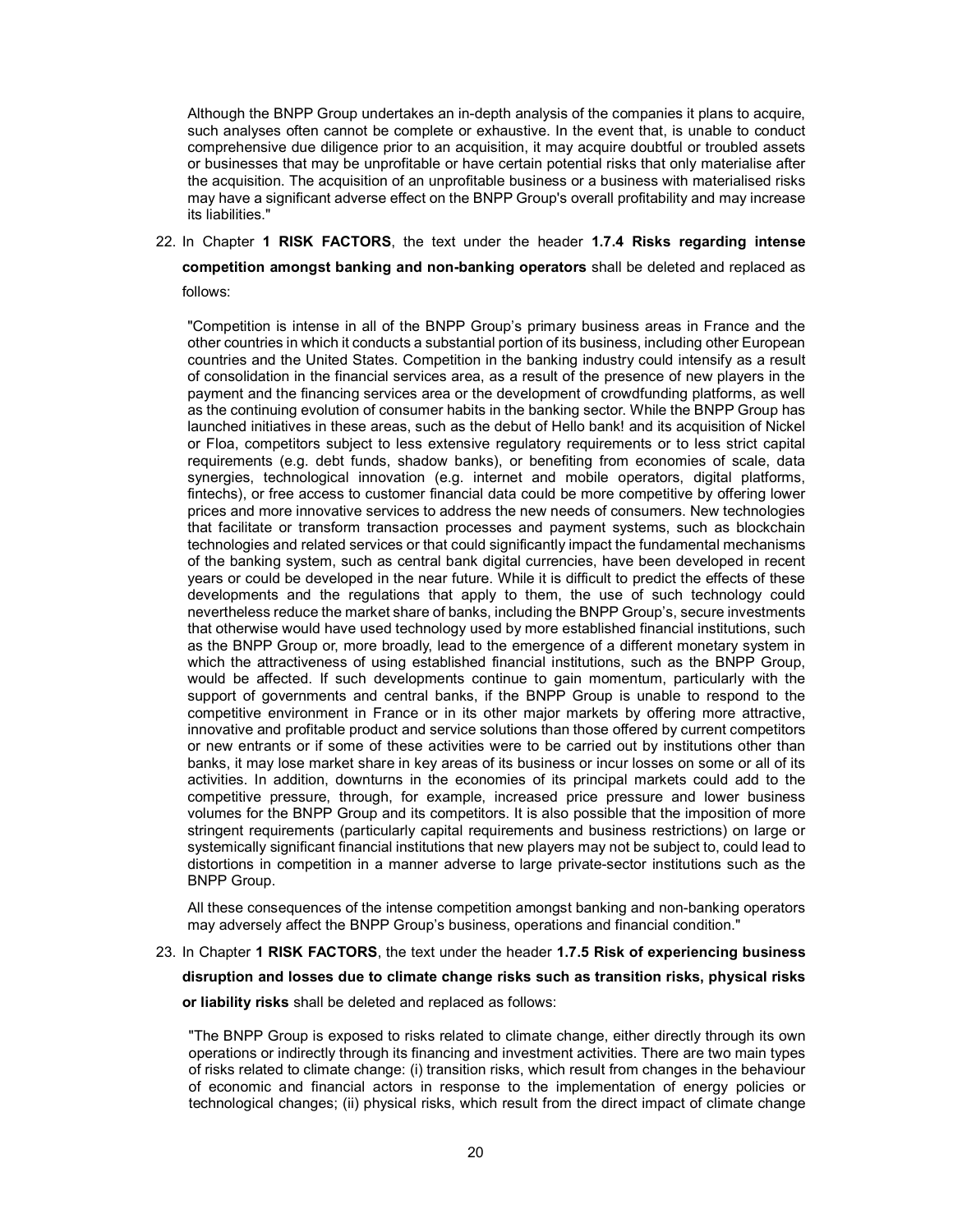on people and property through extreme weather events or long-term risks such as rising water levels or increasing temperatures. In addition, liability risks may arise from both categories of risk. They correspond to the damages that a legal entity would have to pay if it were found to be responsible for global warming. BNPP is progressively integrating the assessment of these risks into its risk management system. The BNPP Group monitors these risks in the conduct of its business, in the conduct of its counterparties' business, and in its investments on its own behalf and on behalf of third parties. In this respect, the specific credit policies and the General Credit Policy have been enhanced since 2012 and 2014, respectively, with the addition of relevant clauses in terms of social and environmental responsibility. In addition, sector-specific policies and policies excluding certain environmental, social and governance (ESG) sectors from financing have also been put in place. In 2019, as part of the fight against climate change, the BNPP Group made new commitments to reduce its exposure to thermal coal to zero by 2030 in the OECD and by 2040 for the rest of the world. The BNPP Group is thus taking strong positions, as a founding member of the United Nations Principles for Responsible Banking, which commits it to aligning its strategy with the Paris Agreement and the Sustainable Development Goals ("SDGs"). As part of the BNPP Group's 2022-2025 strategic plan, it aims to mobilise EUR 350 billion in ESG-related loans and bond issuances (loans to companies, institutionals and individuals covering environmental and social issues and annual sustainable bonds issuances) and to have EUR 300 billion in sustainable responsible investments under management by 2025 (BNP Paribas Asset Management European open funds classified in Articles 8 and 9 as defined by SFDR). By the end of 2015, BNPP had already significantly strengthened its criteria for financing and investing in the coal sector, and in 2017, it was the first bank to announce the cessation of its financing activities for companies that derive most of their revenues from nonconventional hydrocarbons, measures that remain to date among the most advanced in the sector. These decisions are also reflected in the energy mix that the BNPP Group finances. The BNPP Group also supports its clients, both individuals and businesses, in their transition to a low-carbon economy. The BNPP Group also aims to reduce the environmental footprint of its own operations. Despite the actions taken by the BNPP Group to monitor risks and combat climate change, physical, transition or liability risks related to climate change could disrupt business or lead to losses."

### 24. In Chapter 1 RISK FACTORS, the text under the header 1.7.6 Risk of changes in certain

holdings in credit or financial institutions shall be deleted and replaced as follows:

"Certain classes of assets may carry a high risk-weight of 250%. These assets include: credit or financial institutions consolidated under the equity method within the prudential scope (excluding insurance); significant financial interest in credit or financial institutions in which the BNPP Group holds a stake of more than 10%; and deferred tax assets that rely on future profitability and arise from temporary differences.

The risk-weighted assets carrying a risk-weight of 250% amounted to EUR 18 billion at 31 December 2021, or 2% of the total risk-weighted assets of the BNPP Group. If the BNPP Group increases the amount of heavy risk-weighted assets (either by increasing the proportion of such heavy risk-weighted assets in its overall asset portfolio or due to an increase of the regulatory risk-weighting applicable to these assets), its capital adequacy ratios may be lowered.

Changes in certain holdings in credit or financial institutions could result in a less preferential regulatory capital treatment, tie up capital and adversely affect BNPP Group's results."

# 25. In Chapter 4 Information about BNPP, the text under the header 4.1 Introduction shall be

deleted and replaced as follows:

"According to its own appraisal, BNPP is Europe's leading provider of banking and financial services. It has four domestic Retail Banking markets in Europe, namely in Belgium, France, Italy and Luxembourg.

It operates in 65 countries and has close to 190,000 employees, including nearly 145,000 in Europe. BNPP holds key positions in its two main businesses:

- Retail Banking and Services, which includes:
	- o Domestic Markets, comprising: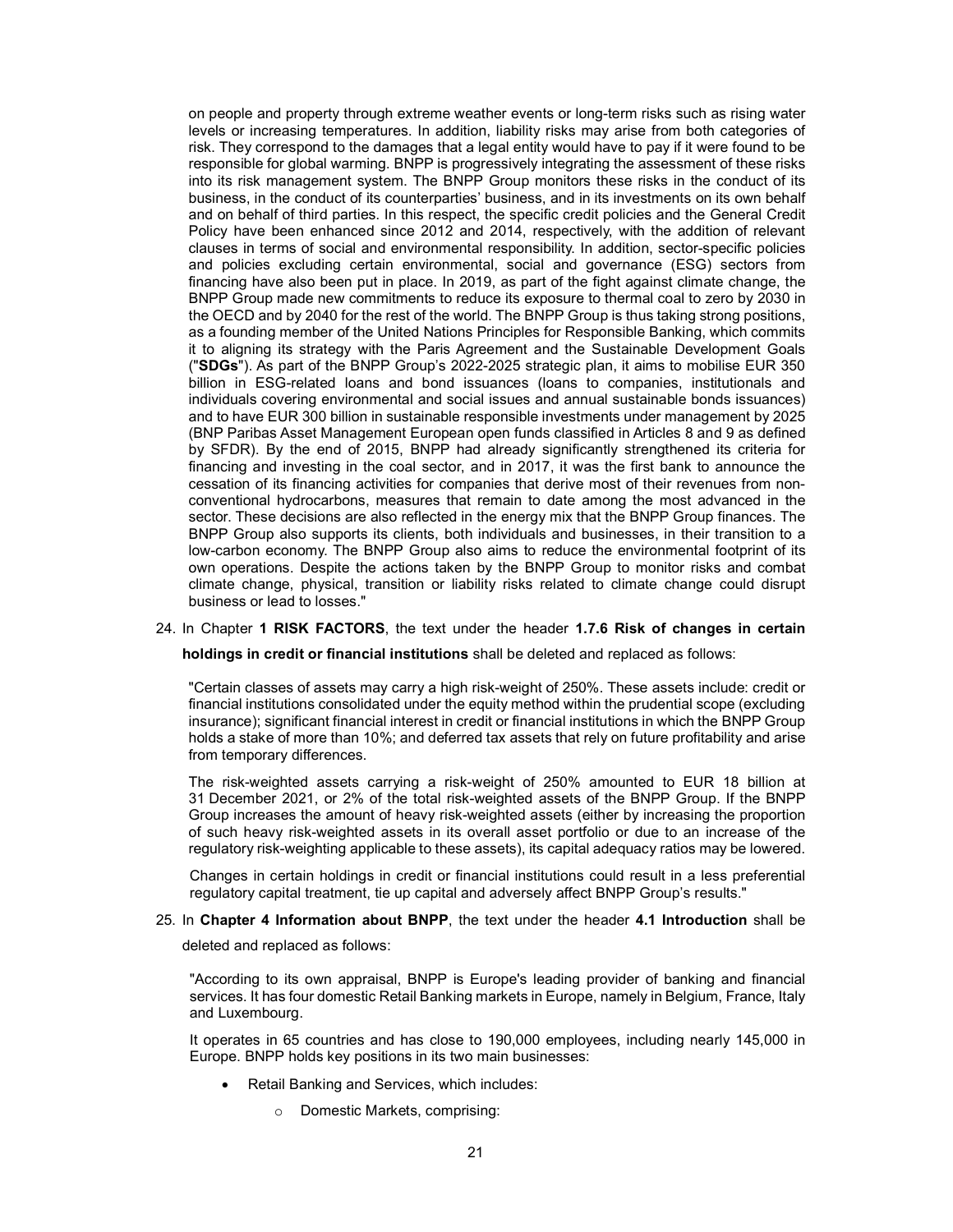- French Retail Banking (FRB);
- BNL banca commerciale (BNL bc), Italian retail banking;
- Belgian Retail Banking (BRB);

- Other Domestic Markets activities including Arval, BNP Paribas Leasing Solutions, Personal Investors, Nickel and Luxembourg Retail Banking (LRB).

- o International Financial Services, comprising:
	- Europe-Mediterranean;
	- BancWest;
	- Personal Finance;
	- Insurance;
	- Wealth and Asset Management.
- Corporate and Institutional Banking (CIB):
	- o Corporate Banking;
	- o Global Markets;
	- o Securities Services.

BNP Paribas S.A. is the parent company of the BNPP Group.

BNPP' organisation changed in 2021 with two new operating divisions: Commercial, Personal Banking & Services (CPBS) and Investment & Protection Services (IPS). With Corporate & Institutional Banking (CIB), the third operating division of BNPPs' diversified and integrated model, they are working in particular to prepare the 2022-2025 strategic plan. Within this framework, the BNPP Group's new organisation effective from 2022 is as follows:

Commercial, Personal Banking & Services, including:

- Commercial banks in the euro zone:
	- o Commercial & Personal Banking in France (CPBF),
	- o BNL banca commerciale (BNL bc), italian commercial banking,
	- o Commercial & Personal Banking in Belgium (CPBB),
	- o Commercial & Personal Banking in Luxembourg (CPBL);
- Commercial banks outside the euro zone, which are organised around:
	- o Europe-Mediterranean, to cover Central and Eastern Europe and Turkey,
	- o BancWest in the United States;
- Specialised businesses:
	- o Arval,
	- o BNP Paribas Leasing Solutions,
	- o BNP Paribas Personal Finance,
	- o BNP Paribas Personal Investors,
	- o New digital business lines (Nickel, Paypal, etc.);

Investment & Protection Services, including:

- Insurance (BNP Paribas Cardif),
- Wealth and Asset Management (BNP Paribas Asset Management, BNP Paribas Wealth Management and BNP Paribas Real Estate), management of the BNPP Group's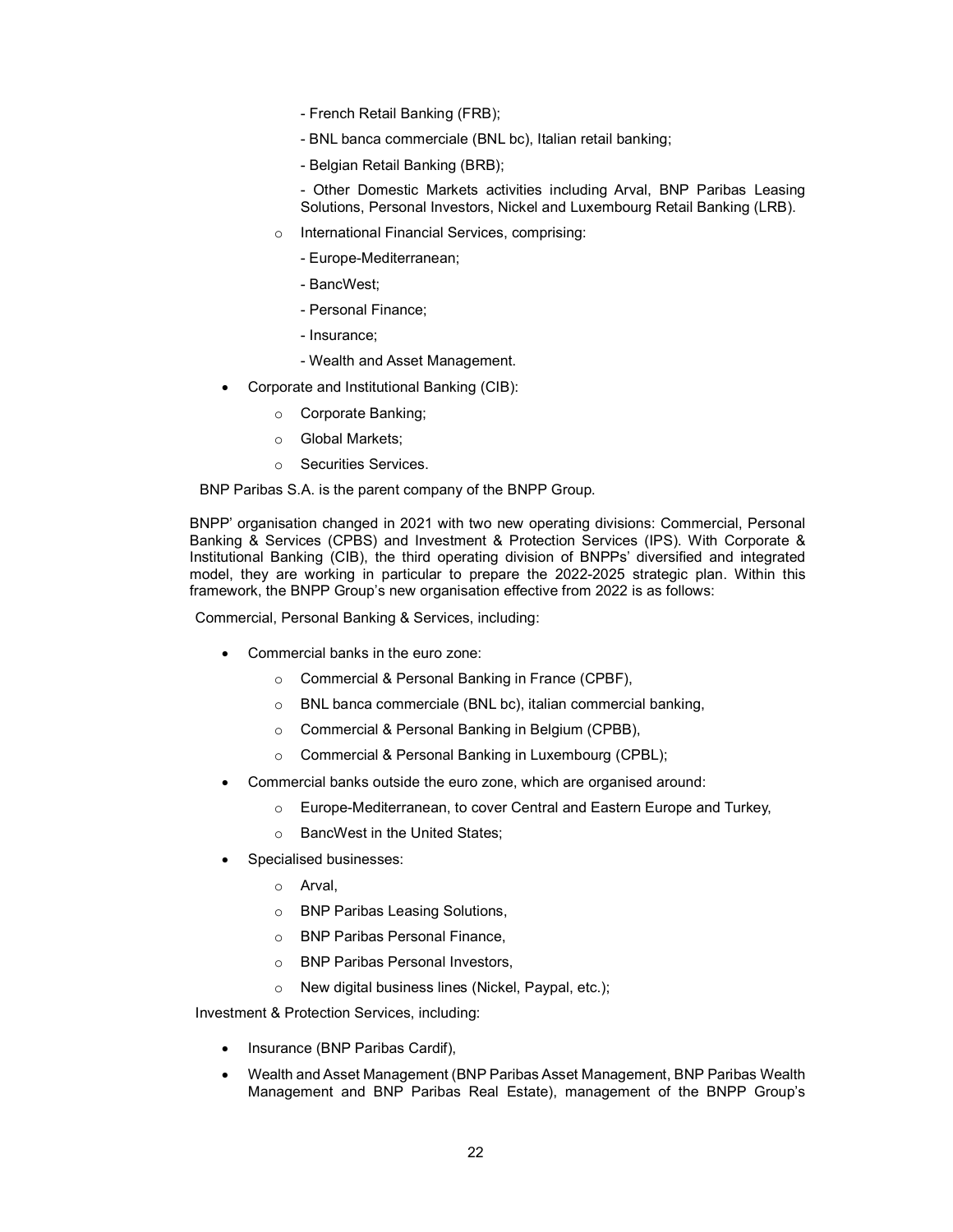portfolio of unlisted and listed industrial and commercial investments (BNP Paribas Principal Investments);

Corporate and Institutional Banking (CIB), including:

- Global Banking,
- Global Markets,
- Securities Services.

BNP Paribas SA is the parent company of the BNPP Group."

26. In Chapter 4 Information about BNPP, the information under the header 4.2 Corporate Information shall be deleted and replaced as follows:

"The legal and commercial name of BNPP is BNP Paribas S.A.

BNPP is a public limited company ("société anonyme"), having its registered office address at boulevard des Italiens 16, 75009 Paris, France and is registered under number 662 042 449 RCS Paris with the Paris Trade and Company Register.

The telephone number of BNPP`s registered office is +33(0)140144546.

BNPP`s Legal Entity Identifier ("LEI") code is R0MUWSFPU8MPRO8K5P83.

According to article 3 of the articles of association, BNPP is licensed to conduct banking operations under the French Monetary and Financial Code, Book V, Section 1 (Code Monétaire et Financier, Livre V, Titre 1er) governing banking sector institutions.

The Company was founded pursuant to a decree dated 26 May 1966. Its legal life has been extended to 99 years with effect from 17 September 1993.

A description of BNPP`s history is set out on page 6 of the BNPP 2021 Universal Registration Document (in English) which is incorporated by reference herein (please see 13 INFORMATION INCORPORATED BY REFERENCE").

Apart from the specific rules relating to its status as an establishment in the banking sector (Book V, Section 1 of the French Monetary and Financial Code (Code Monétaire et Financier, Livre V, Titre 1er), BNPP shall be governed by the provisions of the French Commercial Code (Code de Commerce) concerning commercial companies, as well as by the articles of association.

According to article 3 of the articles of association, the purpose of BNPP shall be to provide and carry out the following services with any individual or legal entity, in France and abroad, subject to compliance with the French laws and regulations applicable to credit institutions licensed by the Credit Institutions and Investment Firms Committee (Comité des Établissements de Crédit et des Entreprises d'Investissement):

- any and all investment services,
- any and all services related to investment services,
- any and all banking transactions,
- any and all services related to banking transactions,
- any and all equity investments.

as defined in the French Monetary and Financial Code Book III – Section 1 (Code Monétaire et Financier, Livre III, Titre 1er) governing banking transactions and Section II (Titre II) governing investment services and related services.

On a regular basis, BNPP may also conduct any and all other activities and any and all transactions in addition to those listed above, in particular any and all arbitrage, brokerage and commission transactions, subject to compliance with the regulations applicable to banks.

In general, BNPP may, on its own behalf, and on behalf of third parties or jointly therewith, perform any and all financial, commercial, industrial or agricultural, personal property or real estate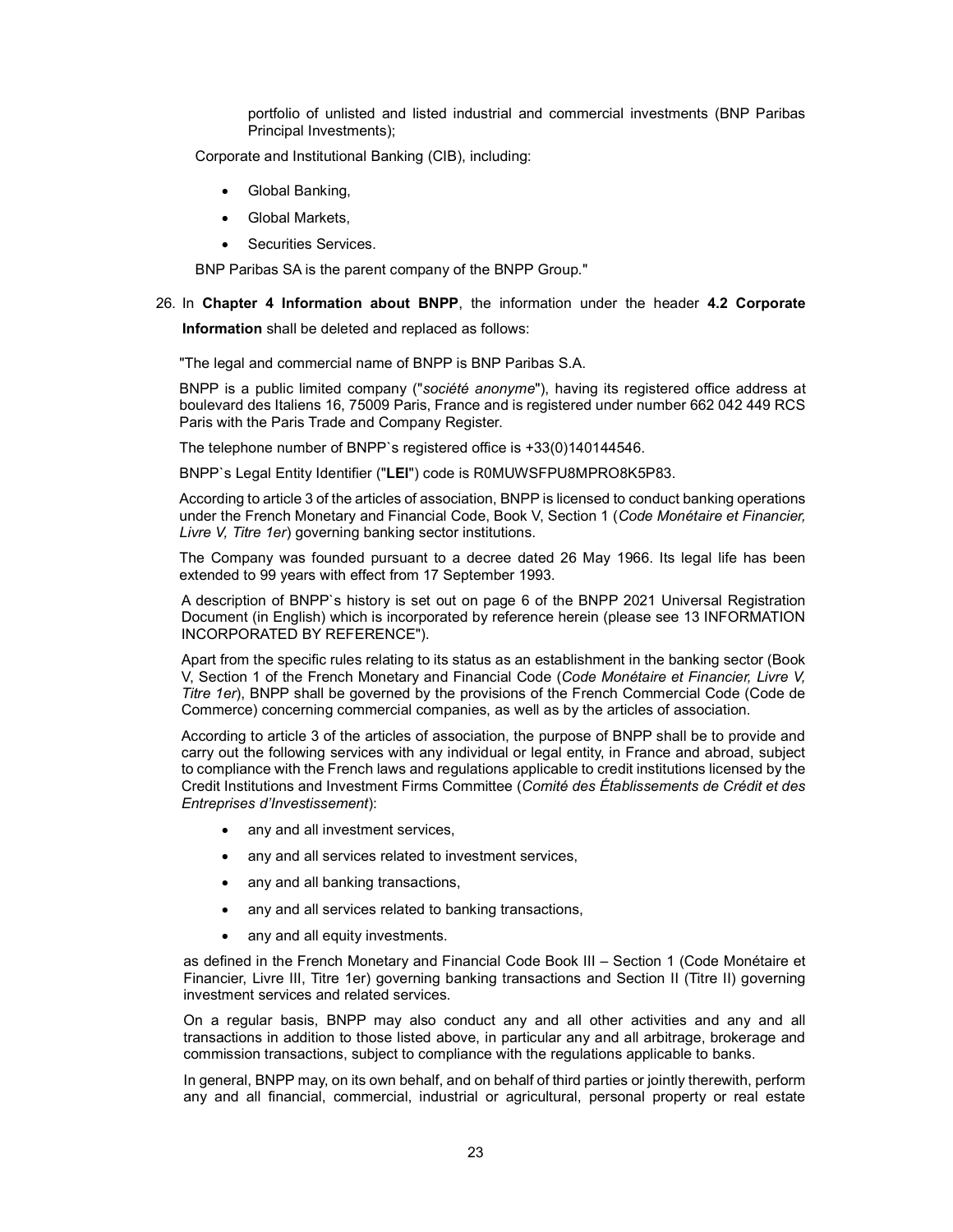transactions directly or indirectly related to the activities set out above or which further the accomplishment thereof.

None of the existing shareholders controls, either directly or indirectly, BNPP. As at 31 December 2021, the main shareholders were Société Fédérale de Participations et d'Investissement ("SFPI") a public-interest société anonyme (public limited company) acting on behalf of the Belgian government holding 7.8% of the share capital, BlackRock Inc. holding 6.1% of the share capital and Grand Duchy of Luxembourg holding 1.0% of the share capital. To BNPP's knowledge, no shareholder other than SFPI and BlackRock Inc. owns more than 5% of its capital or voting rights."

## 27. In Chapter 4 Information about BNPP, the text under the header 4.3 Statutory Auditors shall

be deleted and replaced as follows:

"The statutory auditors ("Commissaires aux comptes") of BNPP for the fiscal year ended 31 December 2020 and the fiscal year ended 31 December 2021 are the following:

Deloitte & Associés was re-appointed as Statutory Auditor at the Annual General Meeting of 24 May 2018 for a six-year period expiring at the close of the Annual General Meeting called in 2024 to approve the financial statements for the year ending 31 December 2023. The firm was first appointed at the Annual General Meeting of 23 May 2006.

Deloitte & Associés is represented by Laurence Dubois.

Deputy:

Société BEAS, 6, place de la Pyramide, Paris-La Défense Cedex (92), France, SIREN No. 315 172 445, Nanterre trade and companies register.

PricewaterhouseCoopers Audit was re-appointed as Statutory Auditor at the Annual General Meeting of 24 May 2018 for a six-year period expiring at the close of the Annual General Meeting called in 2024 to approve the financial statements for the year ending 31 December 2023. The firm was first appointed at the Annual General Meeting of 26 May 1994.

PricewaterhouseCoopers Audit is represented by Patrice Morot.

Deputy: Jean-Baptiste Deschryver, 63, rue de Villiers, Neuilly-sur-Seine (92), France.

Mazars was re-appointed as Statutory Auditor at the Annual General Meeting of 24 May 2018 for a six-year period expiring at the close of the Annual General Meeting called in 2024 to approve the financial statements for the year ending 31 December 2023. The firm was first appointed at the Annual General Meeting of 23 May 2000.

Mazars is represented by Virginie Chauvin.

Deputy: Charles de Boisriou, 61 rue Henri Regnault, Courbevoie (92), France.

Deloitte & Associés, PricewaterhouseCoopers and Mazars are registered as Statutory Auditors with the Versailles Regional Association of Statutory Auditors, under the authority of the French National Accounting Oversight Board (Haut Conseil du Commissariat aux Comptes)."

# 28. In Chapter 4 Information about BNPP, the text under the header 4.4 Credit Rating assigned

to BNPP shall be deleted and replaced as follows:

"The BNPP Group is rated as at 15th March 2022 by four rating agencies.

The BNPP Group`s long-term credit ratings, which can also be found in the table below, are A+ with a stable outlook (S&P Global Ratings Europe Limited ("Standard & Poor's")), Aa3 with a stable outlook (Moody's Investors Service Ltd. ("Moody's")), AA- with a stable outlook (Fitch France S.A.S. ("Fitch France")) and AA (low) with a stable outlook (DBRS Limited ("DBRS")) and BNPP's short-term credit ratings, which can also be found in the table below, are A-1 (Standard & Poor's), Prime-1 (Moody's), F1+ (Fitch France) and R-1 (middle) (DBRS).

| Lona   | Term | Standard & | Moodv's | <b>Fitch France</b> | <b>DBRS</b> |
|--------|------|------------|---------|---------------------|-------------|
| /Short | Term | Poor's     |         |                     |             |
| Rating |      |            |         |                     |             |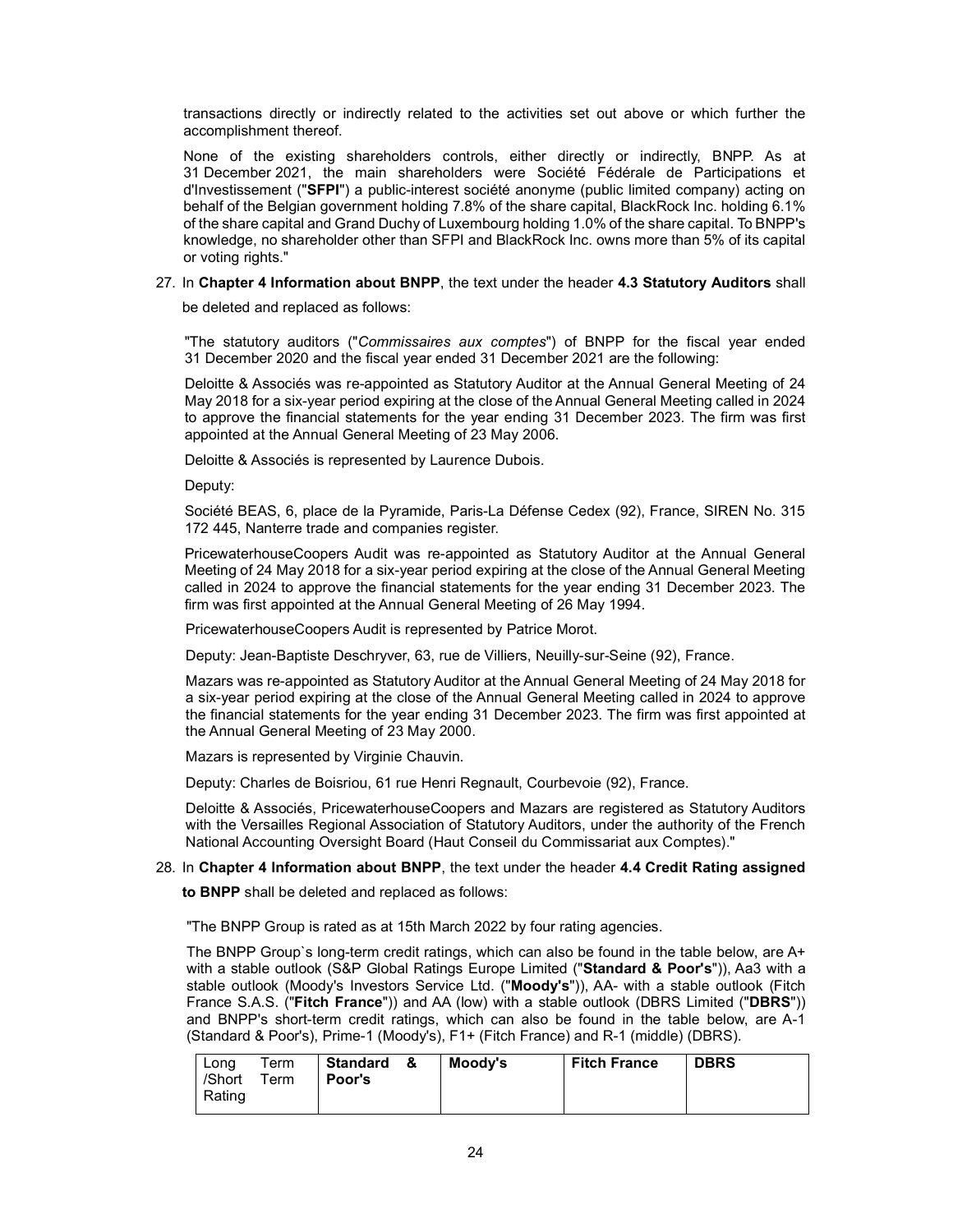| As at 2 March<br>2021        | $A+/A-1$<br>(stable<br>outlook) | Aa3/Prime-1<br>(stable<br>outlook) | $AA$ -/F1+<br>(negative<br>outlook) | AA (low)/R-1<br>(middle)<br>(stable<br>outlook) |
|------------------------------|---------------------------------|------------------------------------|-------------------------------------|-------------------------------------------------|
| As<br>15<br>at<br>March 2022 | $A+/A-1$<br>(stable<br>outlook) | Aa3/Prime-1<br>(stable<br>outlook) | $AA$ -/F1+<br>(stable<br>outlook)   | AA (low)/R-1<br>(middle)<br>(stable<br>outlook) |
| Date of<br>last<br>review    | 24 June 2021                    | December<br>4<br>2020              | 23 September<br>2021                | 29 June 2021                                    |

## Explanation of the meaning of the ratings:

# Standard & Poor's

Standard & Poor's defines "A" as follows: An obligation rated "A" is somewhat more susceptible to the adverse effects of changes in circumstances and economic conditions than obligations in higher-rated categories. However, the obligor's capacity to meet its financial commitments on the obligation is still strong. Ratings from 'AA' to 'CCC' may be modified by the addition of a plus (+) or minus (-) sign to show relative standing within the rating categories."

S&P defines "A-1" as follows: "A short-term obligation rated "A-1" is rated in the highest category by S&P Global Ratings. The obligor's capacity to meet its financial commitments on the obligation is strong. Within this category, certain obligations are designated with a plus sign (+). This indicates that the obligor's capacity to meet its financial commitments on these obligations is extremely strong."

### Moody's

Moody's defines "Aa" as follows:" Obligations rated "Aa" are judged to be of high quality and are subject to very low credit risk. Moody's appends numerical modifiers 1, 2 and 3 to each generic rating classification Aa trough Caa. The modifier "1" indicates that the obligation ranks in the higher end of its generic rating category; the modifier "2" indicates a mid-range ranking; and the modifier "3" indicates a ranking in the lower end of that generic rating category."

Moody's defines "Prime-1" as follows: "Issuers (or supporting institutions) rated Prime-1 have a superior ability to repay short-term debt obligations."

## Fitch France

Fitch France defines "AA-" as follows: "Very high credit quality". "AA" ratings denote expectations of very low default risk. They indicate very strong capacity for payment of financial commitments. This capacity is not significantly vulnerable to foreseeable events. Within rating categories, the modifiers "+" or "-" may be appended to a rating to denote relative status within major rating categories."

Fitch France defines "F1" as follows: "Highest Short-Term Credit Quality." "F1" ratings indicate the strongest intrinsic capacity for timely payment of financial commitments; may have an added "+" to denote any exceptionally strong credit feature."

### DBRS

DBRS defines "AA" as follows: "Superior credit quality". The capacity for the payment of financial obligations is considered high. Credit quality differs from AAA only to a small degree. Unlikely to be significantly vulnerable to future events. All rating categories other than AAA and D also contain subcategories (high) and (low). The absence of either a (high) or (low) designation indicates that the rating is in the middle of the category."

DBRS defines "R-1 (middle)" as follows: "Superior credit quality. The capacity for the payment of short-term financial obligations as they fall due is very high. Differs from R-1 (high) by a relatively modest degree. Unlikely to be significantly vulnerable to future events."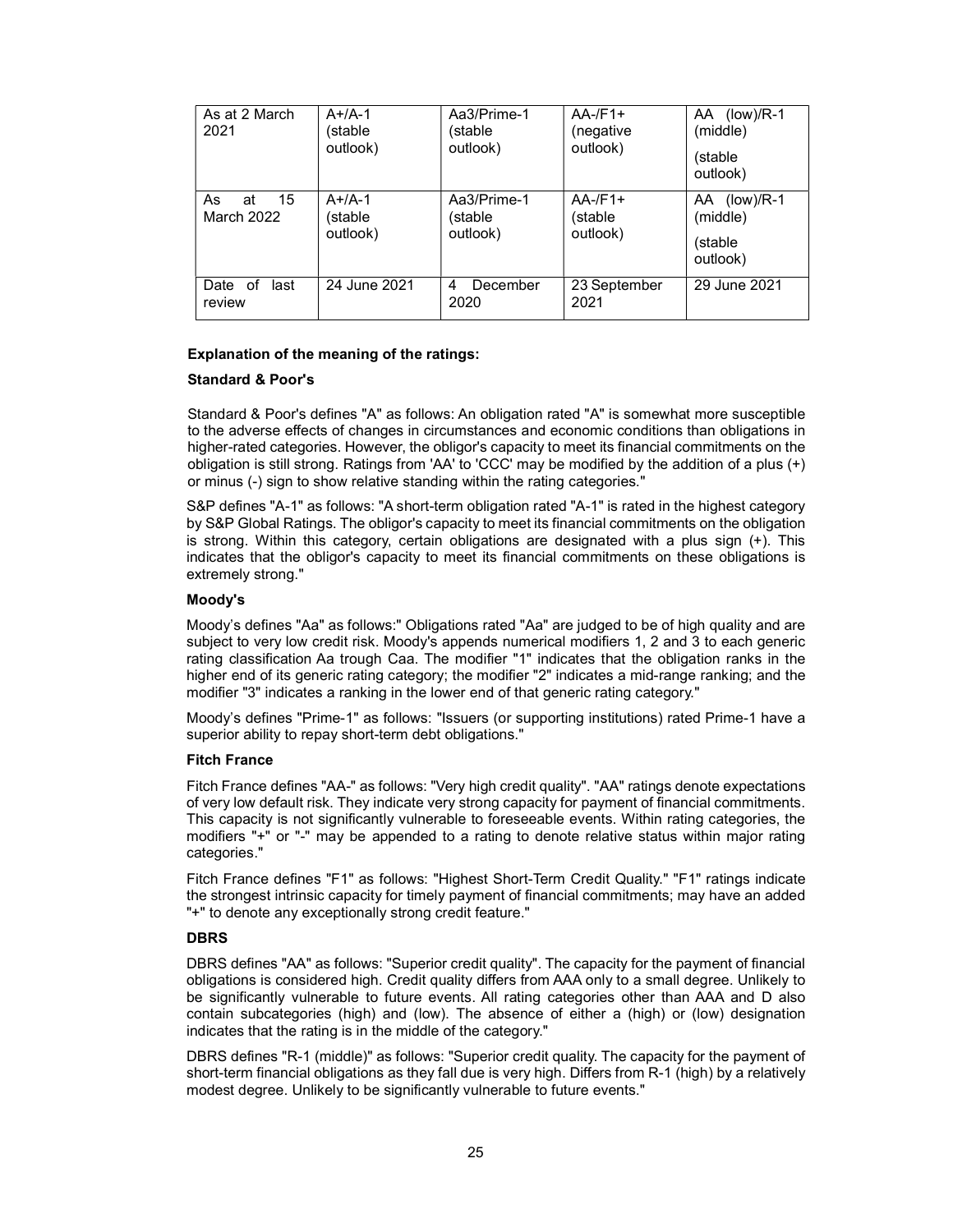Each of Standard & Poor's, Moody's, Fitch France and DBRS is established in the European Union and is registered under the Regulation (EC) No. 1060/2009 (as amended) (the "CRA Regulation"). As such each of Standard & Poor's, Moody's, Fitch France and DBRS is included in the list of credit rating agencies published by the European Securities and Markets Authority on its website (at http://www.esma.europa.eu/page/List-registered-and-certified-CRAs) in accordance with the CRA Regulation.

The credit ratings mentioned above have been issued by DBRS Ratings Limited London, United Kingdom, Fitch France S.A.S. Paris, France, Moody's France S.A.S., Paris, France, and Standard & Poor's Credit Market Services France S.A.S., Paris, France respectively, as indicated. Each of these credit rating agencies is established in the European Community and is registered under Regulation (EC) n° 1060/2009 of the European Parliament and of the Council of 16 September 2009 (as amended by Regulation (EU) No. 513/2011). The latest update of the list of registered credit rating agencies is published on the following website of the European Securities and Markets Authority (ESMA): CRA Authorisation (europa.eu)."

29. In Chapter 4 Information about BNPP, the text under the header 4.5 BNPP`s borrowing and

funding structure and financing of its activities shall be deleted and replaced as follows:

"A description of BNPP`s borrowing and funding structure and the financing of its activities is set out on pages 160 (3.7 "Financial structure") and 482 beginning with the headline "Liquidity risk management and supervision" to 498 of the BNPP 2021 Universal Registration Document (in English, which is incorporated by reference herein (please see "13 INFORMATION INCORPORATED BY REFERENCE")."

30. In Chapter 5 Business Overview, the text under the header shall be deleted and replaced as

follows:

"The BNPP Group is composed of two operating divisions, Retail Banking and Services and Corporate and Institutional Banking (CIB).

Retail Banking and Services covers Domestic Markets and International Financial Services. Domestic Markets include retail banking networks in France (FRB), Italy (BNL banca commerciale), Belgium (BRB), and Luxembourg (LRB), as well as certain specialised retail banking divisions (Personal Investors, Leasing Solutions, Arval and New Digital Businesses). International Financial Services is composed of all BNPP Group Retail Banking businesses out of the eurozone, split between Europe Mediterranean and BancWest in the United States, as well as Personal Finance and the Insurance and Wealth and Asset Management activities (Wealth Management, Asset Management and Real Estate).

Corporate and Institutional Banking (CIB) includes Corporate Banking (Europe, Middle East, Africa, Asia, Americas, and Corporate Finance activities), Global Markets (Fixed Income, Currency and Commodities, as well as Equity and Prime Services), and Securities Services to management companies, financial institutions and other corporations.

Other activities mainly include Principal Investments, activities related to the BNPP Group's central treasury function, some costs related to cross-business projects, the residential mortgage lending business of Personal Finance (a significant part of which is managed in run-off), and certain investments.

They also include non-recurring items resulting from applying the rules on business combinations. In order to provide consistent and relevant economic information for each core business, the impact of amortising fair value adjustments recognised in the net equity of entities acquired and restructuring costs incurred in respect to the integration of entities, have been allocated to the "Other Activities" segment. The same applies to transformation and adaption costs relating to the BNPP Group's crossbusiness savings programmes.

Inter-segment transactions are conducted at arm's length. The segment information presented comprises agreed inter-segment transfer prices. The capital allocation is carried out on the basis of risk exposure, taking into account various conventions relating primarily to the capital requirement of the business as derived from the risk-weighted asset calculations required under capital adequacy rules. Normalised equity income by segment is determined by attributing to each segment the income of its allocated equity. The equity allocation to segments is based on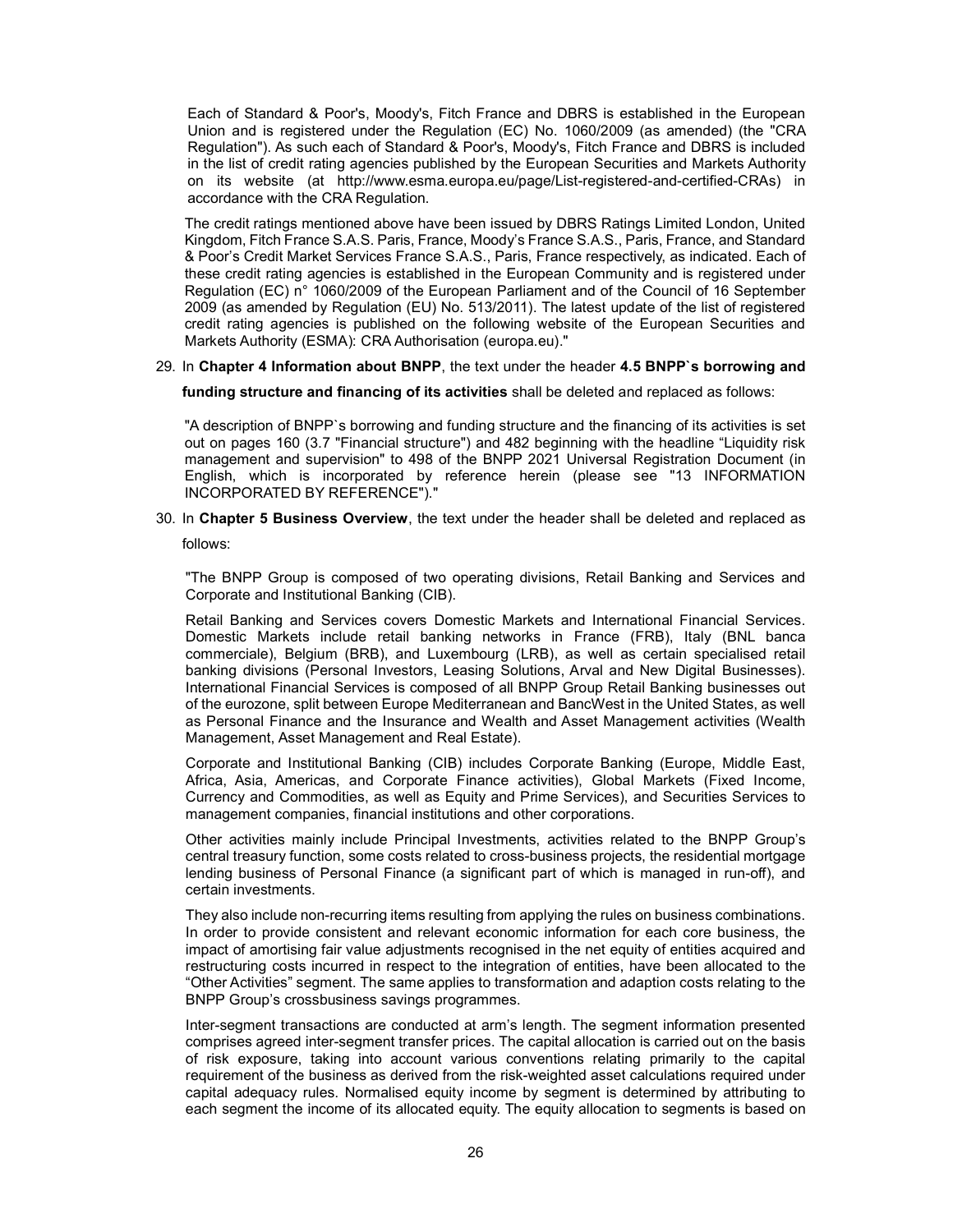11% of weighted assets. The breakdown of balance sheet by core business follows the same rules as the breakdown of the profit or loss by core business.

A description of BNPP`s business and of the principal markets in which BNPP competes is set out on pages 7 to 18, 218 to 221 and pages 670 to 676 of the BNPP 2021 Universal Registration Document (in English), which is incorporated by reference herein (please see 13 INFORMATION INCORPORATED BY REFERENCE").

An indication of any significant new products and/or activities is set out on pages 7 to 18, 218 to 221 and pages 670 to 676 of the BNPP 2021 Universal Registration Document (in English), which is incorporated by reference herein (please see 13 INFORMATION INCORPORATED BY REFERENCE")."

31. In Chapter 6 ORGANISATIONAL STRUCTURE OF BNPP, the text under the header shall be deleted and replaced as follows:

"BNP Paribas S.A. is the parent company of the BNPP Group. This means BNP Paribas S.A. directly or indirectly controls, jointly controls or has significant influence over the group entities.

A description of the group and of BNPP's position within it is set out on pages 4, 281 to 289, 562 to 569, 650 to 651 and 670 to 675 of the BNPP 2021 Universal Registration Document (in English) which is incorporated by reference herein (please see 13 INFORMATION INCORPORATED BY REFERENCE")."

32. In Chapter 7 TREND INFORMATION, the text under the header 7.1 Material Adverse Change in the Prospects of BNPP shall be deleted and replaced as follows:

"Save as disclosed in this Registration Document there has been no material adverse change in the prospects of BNPP or the group since 31 December 2021 (being the end of the last financial period for which audited financial statements have been published)."

33. In Chapter 7 TREND INFORMATION, the text under the header 7.2 Significant Changes in the Financial Performance of BNPP shall be deleted and replaced as follows:

"Save as disclosed in this Registration Document there has been no significant change in the financial performance of BNPP or the group since 31 December 2021 (being the end of the last financial period for which audited financial statements have been published)."

34. In Chapter 7 TREND INFORMATION, the text under the header 7.3 Trend Information shall be deleted and replaced as follows:

"Pages 157 to 160 (3.5 "Recent events" and 3.6 "Outlook") and page 669 (8.4 "Significant changes") of the BNPP 2021 Universal Registration Document (in English) is incorporated by reference herein (please see 13 INFORMATION INCORPORATED BY REFERENCE")."

35. In Chapter 8 ADMINISTRATIVE, MANAGEMENT AND SUPERVISORY BODIES OF BNPP, the text under the header shall be deleted and replaced as follows:

"The information about the administrative, management and supervisory bodies of BNPP set out on pages 35 to 50 and 114 of the BNPP 2021 Universal Registration Document (in English) is hereby incorporated by reference into this Registration Document (please see 13 INFORMATION INCORPORATED BY REFERENCE").

To the knowledge of BNPP, the duties owed by the members of the Board of directors of BNPP do not give rise to any potential conflicts of interests with such members' private interests or other duties."

36. In Chapter 9 LITIGATION, REGULATORY AND SIMILAR MATTERS, the text under the header shall be deleted and replaced as follows:

"BNPP is party as a defendant in various claims, disputes and legal proceedings (including investigations by judicial or supervisory authorities) in a number of jurisdictions arising in the ordinary course of its business, including inter alia in connection with its activities as market counterparty, lender, employer, investor and taxpayer.

The related risks have been assessed by BNPP and are subject, where appropriate, to provisions disclosed; a provision is recognized when it is probable that an outflow of resources embodying economic benefits will be required to settle an obligation arising from a past event and a reliable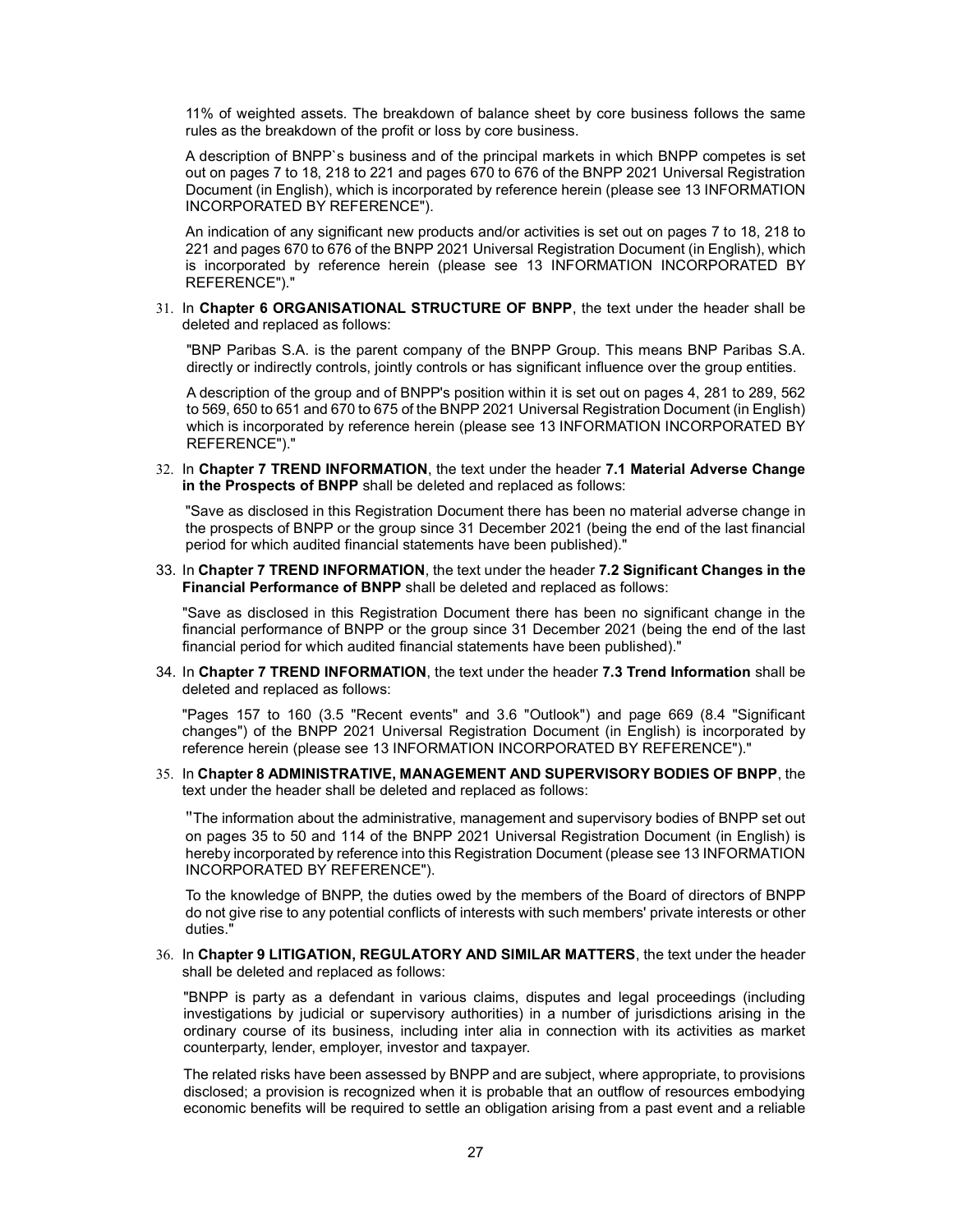estimate can be made of the amount of the obligation. The main contingent liabilities related to pending legal, governmental, or arbitral proceedings as of 31 December 2021 are described below. BNPP currently considers that none of these proceedings is likely to have a material adverse effect on its financial position or profitability; however, the outcome of legal or governmental proceedings is by definition unpredictable.

BNPP and certain of its subsidiaries are defendants in several actions pending before the United States Bankruptcy Court for the Southern District of New York brought by the Trustee appointed for the liquidation of Bernard L. Madoff Investment Securities LLC ("BLMIS"). These actions, known generally as "clawback claims", are similar to those brought by the BLMIS Trustee against numerous institutions, and seek recovery of amounts allegedly received by the BNPP entities from BLMIS or indirectly through BLMIS-related "feeder funds" in which BNPP entities held interests. The BLMIS Trustee claims in these actions that the amounts which BNPP entities received are avoidable and recoverable under the US Bankruptcy Code and New York state law. In the aggregate, the amount initially sought to be recovered in these actions approximated USD 1.3 billion. BNPP has substantial and credible defenses to these actions and is defending against them vigorously.

In two decisions dated 22 November 2016 and 3 October 2018, the Bankruptcy Court rejected most of the claims brought by the BLMIS Trustee against BNPP entities. On 25 February 2019 the United States Court of Appeals for the Second Circuit reversed the Bankruptcy Court's 22 November 2016 decision. On 29 August 2019 the defendants filed a petition with the Supreme Court requesting that it review the Second Circuit's decision but this was denied by the Court. By common agreement amongst the parties all proceedings were stayed pending a decision by the Court of Appeals regarding a separate proceeding between the Trustee and a third party addressing legal issues related to the 3 October 2018 decision of the Bankruptcy Court which could affect the Trustee's clawback claims against BNPP. On 30 August 2021, the United States Court of Appeals for the Second Circuit issued its decision in that proceeding, which effectively overrules the 3 October 2018 decision of the Bankruptcy Court by instructing the Bankruptcy Court on the legal standard that it should have applied to the Trustee's claims. The Trustee may therefore seek to re-file certain claims that were previously dismissed by the Bankruptcy Court under the prior legal standard. . Litigation was brought in Belgium by minority shareholders of the previous Fortis Group against the Société fédérale de Participations et d'Investissement, Ageas and BNPP seeking (amongst other things) damages from BNPP as restitution for part of the BNP Paribas Fortis shares that were contributed to BNPP in 2009, on the ground that the transfer of these shares was null and void. On 29 April 2016, the Brussels Commercial court decided to stay the proceedings until the resolution of the pending Fortis criminal proceeding in Belgium. The criminal proceeding, in which the Public Prosecutor had requested a dismissal, is now definitively closed, as the Council Chamber of the Brussels Court of first instance issued on 4 September 2020 a ruling (which has since become final) that the charges were time-barred. Certain minority shareholders are continuing the civil proceedings against BNPP and the Société fédérale de Participations et d'Investissement before the Brussels Commercial court; BNPP continues to defend itself vigorously against the allegations of these shareholders.

Like many other financial institutions in the banking, investment, mutual funds and brokerage sectors, BNPP has received or may receive requests for information from, or be subject to investigations by supervisory, governmental or self-regulatory agencies. BNPP responds to such requests, and cooperates with the relevant authorities and regulators and seeks to address and remedy any issues that may arise.

On 26 February 2020, the Paris Criminal Court found BNP Paribas Personal Finance guilty of misleading commercial practice and concealment of this practice. BNP Paribas Personal Finance was ordered to pay a fine of EUR 187,500 and damages and legal fees to the civil plaintiffs. The damages award was of immediate effect. BNP Paribas Personal Finance filed an appeal on the merits on 6 March 2020. It also sought to suspend the immediate effectiveness of the judgment, which the court rejected by decision dated 25 September 2020. BNP Paribas Personal Finance paid to the civil plaintiffs the damages awarded, without prejudice to the pending appeal before the Court of Appeal of Paris and to the civil legal proceedings that are otherwise ongoing.

There are no other legal, governmental or arbitral proceedings (including any such proceedings which are pending or threatened) that could have, or during the last twelve months have had, significant effects on BNPP Group's financial condition or profitability."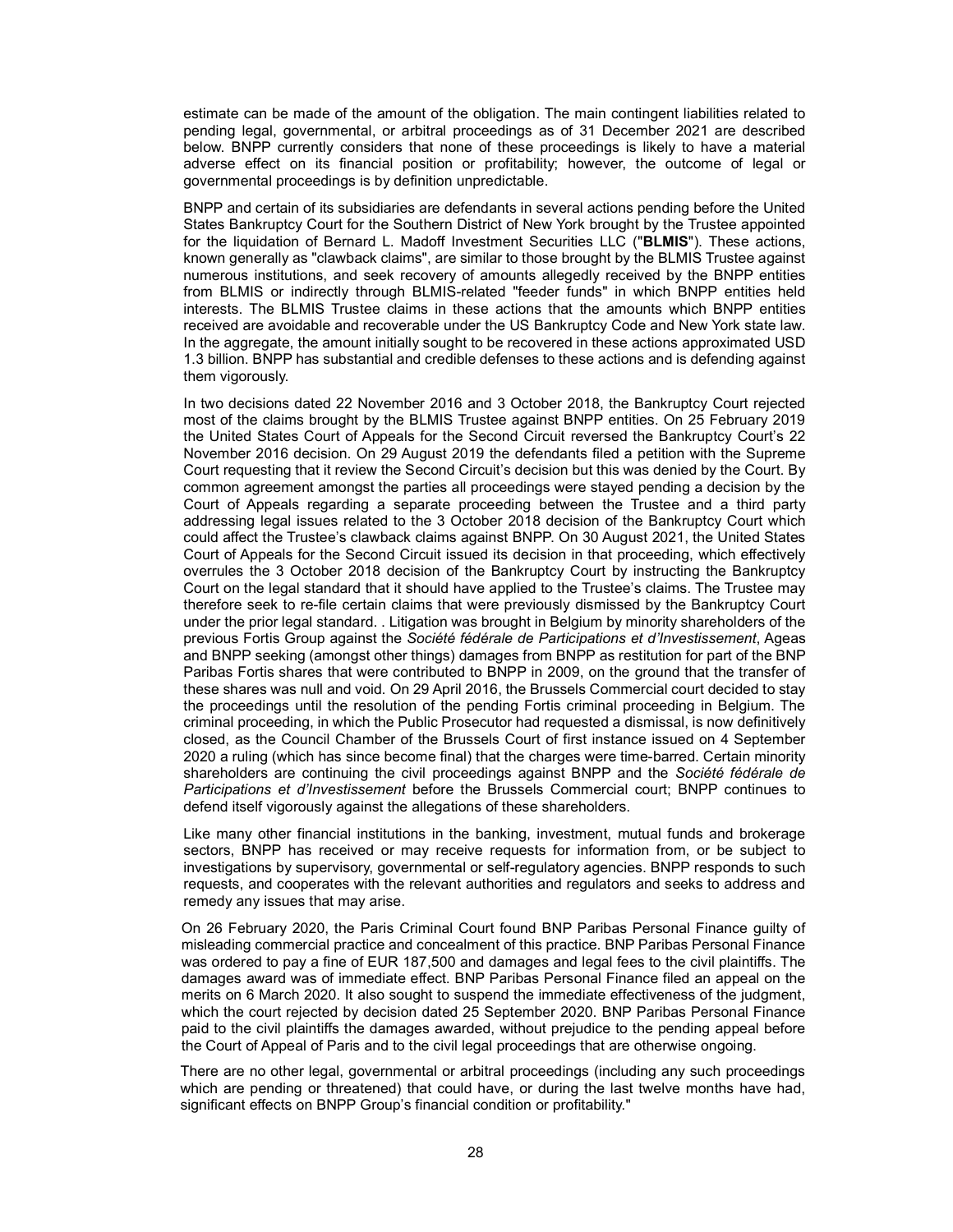37. In Chapter 10 ADDITIONAL INFORMATION, the text under the header shall be deleted and replaced as follows:

"As at 31 December 2021, BNPP's share capital stood at EUR 2,468,663,292 divided into 1,234,331,646 shares with a par value of EUR 2 each.

The shares are all fully paid-up and are held in registered or bearer form at the choice of their holders, subject to compliance with the relevant legal provisions. None of BNPP's shares entitles their holders to an increased dividend or double voting rights or limit the exercise of voting rights."

38. In Chapter 11. DOCUMENTS AVAILABLE, the text in the last paragraph shall be deleted and replaced as follows:

"the consolidated financial statements of BNPP Group for the financial years 2020 and 2021 (also available on the following website: https://www.derivate.bnpparibas.com/service/ueberuns/finanzinformationen)."

39. In Chapter 12 FINANCIAL INFORMATION CONCERNING BNPP`S ASSETS AND LIABILITIES, FINANCIAL POSITION AND PROFITS AND LOSSES, the text under the header 12.1 Historical Annual Financial Information shall be deleted and replaced as follows:

"The consolidated financial statements for the year ended 31 December 2020 and the statutory auditors' report thereon on pages 164 to 277 of the BNPP 2020 Universal Registration Document (in English) the consolidated financial statements for the year ended 31 December 2021 and the statutory auditors' report thereon on pages 180 to 296 of the BNPP 2021 Universal Registration Document (in English) are hereby incorporated by reference herein (please see 13 INFORMATION INCORPORATED BY REFERENCE")."

40. In Chapter 12 FINANCIAL INFORMATION CONCERNING BNPP`S ASSETS AND LIABILITIES, FINANCIAL POSITION AND PROFITS AND LOSSES, the text under the header 12.2 Interim Financial Information shall be deleted and replaced as follows:

"BNPP has not published quarterly or half year financial information since 31 December 2021, the date of its last audited financial statements."

41. In Chapter 12 FINANCIAL INFORMATION CONCERNING BNPP`S ASSETS AND LIABILITIES, FINANCIAL POSITION AND PROFITS AND LOSSES, the text under the header 12.3 Significant Changes in the Financial Position of BNPP Group shall be deleted and replaced as follows:

"There have been no significant changes in the financial position of BNPP or the BNPP Group since 31 December 2021 (being the end of the last financial period for which audited financial statements have been published)."

42. In Chapter 13 INFORMATION INCORPORATED BY REFERENCE, the text under the header shall be deleted and replaced as follows:

"This Base Prospectus should be read and construed in conjunction with the information as set out in the tables below regarding following documents which have been previously published or are published simultaneously with this Registration Document and that have been filed with the Autorité des marchés financiers ("AMF") for the purpose of the Prospectus Directive 2003/71/EC (as amended or superseded) and the Prospectus Regulation, and shall be incorporated in, and form part of, this Registration Document:

- BNPP's Document d'Enregistrement Universel et rapport financierannuel (in English), filed with the AMF for the purpose of the Prospectus Regulation with filing number D.21- 0886 (the "BNPP 2020 Universal Registration Document (in English)"); it has been published on the website of BNPP https://invest.bnpparibas.com/en/registrationdocuments-annual-financial-reports) and can be downloaded by clicking on this link.
- BNPP's Document d'Enregistrement Universel et rapport financierannuel (in English), filed with the AMF for the purpose of the Prospectus Regulation with filing number D.22- 0156 (the "BNPP 2021 Universal Registration Document (in English)"); it has been published on the website of BNPP https://derivate.bnpparibas.com/MediaLibrary/Document/Backend/22-03-25-bnp2021 urd-en-mel.pdf) and can be downloaded by clicking on this link.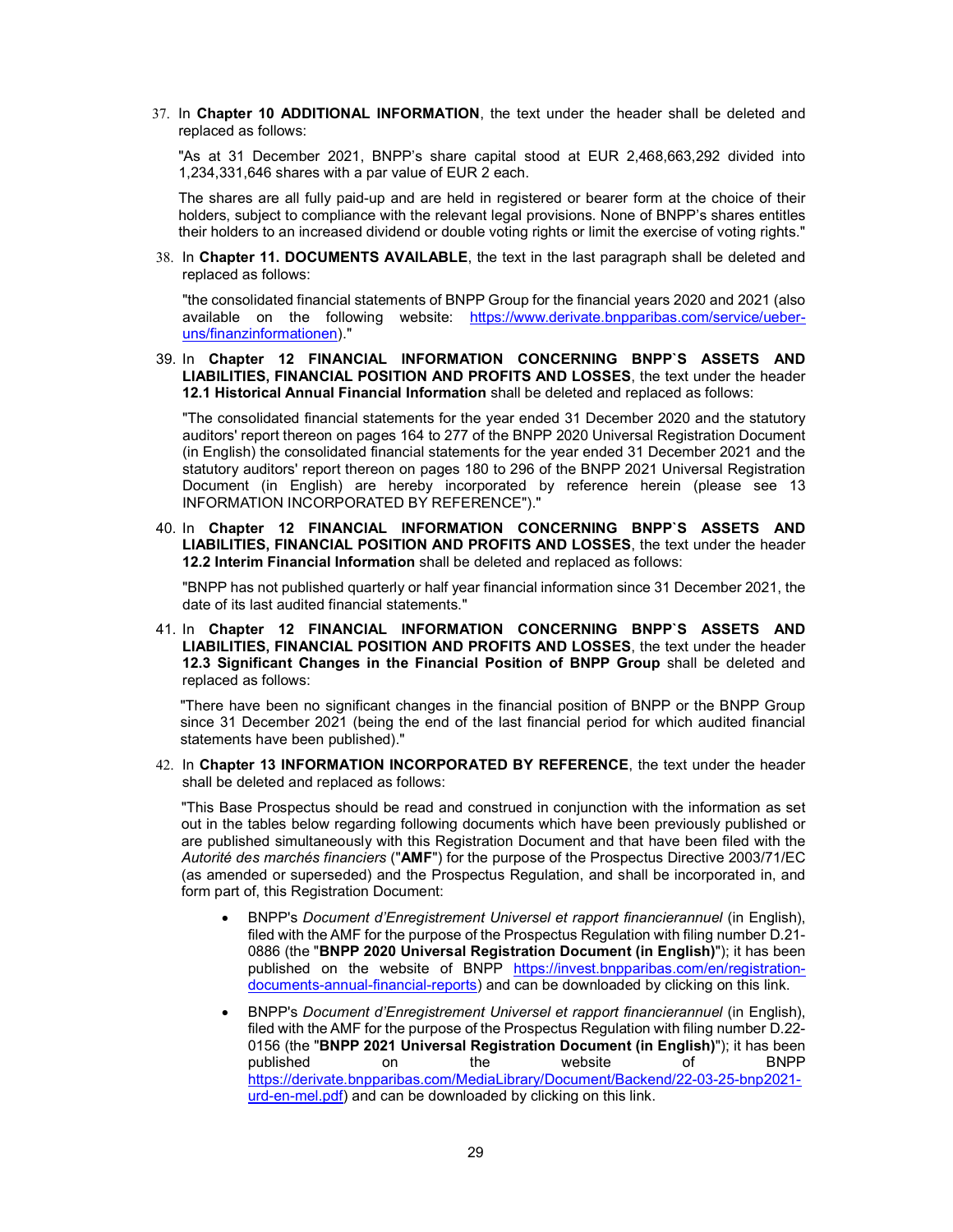Only certain parts of the documents are incorporated by reference. The non-incorporated parts are either not relevant for the investor or covered elsewhere in the Registration Document.

| Information Incorporated by<br><b>Reference</b>                                                                                                                                          | <b>Reference</b>                                                                     | <b>Relevant</b><br>Part<br><b>of</b><br>this<br><b>Registration Document</b> |
|------------------------------------------------------------------------------------------------------------------------------------------------------------------------------------------|--------------------------------------------------------------------------------------|------------------------------------------------------------------------------|
| <b>2020 Financial Statements</b>                                                                                                                                                         |                                                                                      |                                                                              |
| Profit and loss account for the<br>year ended 31 December<br>2020                                                                                                                        | Page 164 of the BNPP 2020<br>Universal<br>Registration<br>Document (in<br>English)   | "12.1"<br>Historical<br>Annual<br>Financial Information"                     |
| Statement of net income and<br>changes in assets and<br>liabilities recognised directly in<br>equity                                                                                     | Page 165 of the BNPP 2020<br>Universal<br>Registration<br>Document (in<br>English)   | $\overline{12.1}$<br>Historical<br>Annual<br>Financial Information"          |
| Balance sheet at 31 December<br>2020                                                                                                                                                     | Page 166 of the BNPP 2020<br>Universal<br>Registration<br>Document (in<br>English)   | "12.1"<br>Historical<br>Annual<br>Financial Information"                     |
| Cash flow statement for the<br>year ended 31 December<br>2020                                                                                                                            | Page 167 of the BNPP 2020<br>Universal<br>Registration<br>Document (in<br>English)   | "12.1"<br>Historical<br>Annual<br>Financial Information"                     |
| of<br>Statement<br>changes<br>in<br>shareholders' equity between<br>1<br>31<br>2020<br>January<br>and<br>December 2020                                                                   | Pages 168 and 169 of the 2020<br>Universal<br>Registration<br>Document (in English)  | "12.1"<br>Historical<br>Annual<br>Financial Information"                     |
| financial<br><b>Notes</b><br>to<br>the<br>statements<br>prepared<br>in<br>accordance<br>International<br>with<br>Financial<br>Reporting Standards as<br>adopted by the European<br>Union | Pages 170 to 271 of the BNPP<br>2020 Universal Registration<br>Document (in English) | "12.1"<br><b>Historical</b><br>Annual<br>Financial Information"              |
| Statutory Auditors' report on<br>the Consolidated Financial<br>Statements of BNP Paribas for<br>the year ended 31<br>December 2020                                                       | Pages 272 to 277 of the BNPP<br>2020 Universal Registration<br>Document (in English) | $\overline{11}2.1$<br>Historical<br>Annual<br><b>Financial Information"</b>  |

# 13.1 BNPP 2020 Universal Registration Document (in English)

# 13.2 BNPP 2021 Universal Registration Document (in English)

| Information Incorporated by<br><b>Reference</b>                                                                                | <b>Reference</b>                                                                                                 | this<br>Relevant Part of<br><b>Registration Document</b> |
|--------------------------------------------------------------------------------------------------------------------------------|------------------------------------------------------------------------------------------------------------------|----------------------------------------------------------|
| <b>Information about BNPP</b>                                                                                                  |                                                                                                                  |                                                          |
| History and development of<br><b>BNPP</b>                                                                                      | Page 6 of the BNPP 2021<br>Universal<br>Registration<br>Document (in<br>English)                                 | "4.2 Corporate Information"                              |
| <b>Business Overview</b>                                                                                                       |                                                                                                                  |                                                          |
| A brief description of<br>BNPP's principal activities<br>stating,<br>- the<br>categories<br>οf<br>main<br>products sold and/or | Pages 7 to 18, 218 to 221, and<br>670 to 676 of the BNPP<br>2021 Universal Registration<br>Document (in English) | "5 Business Overview"                                    |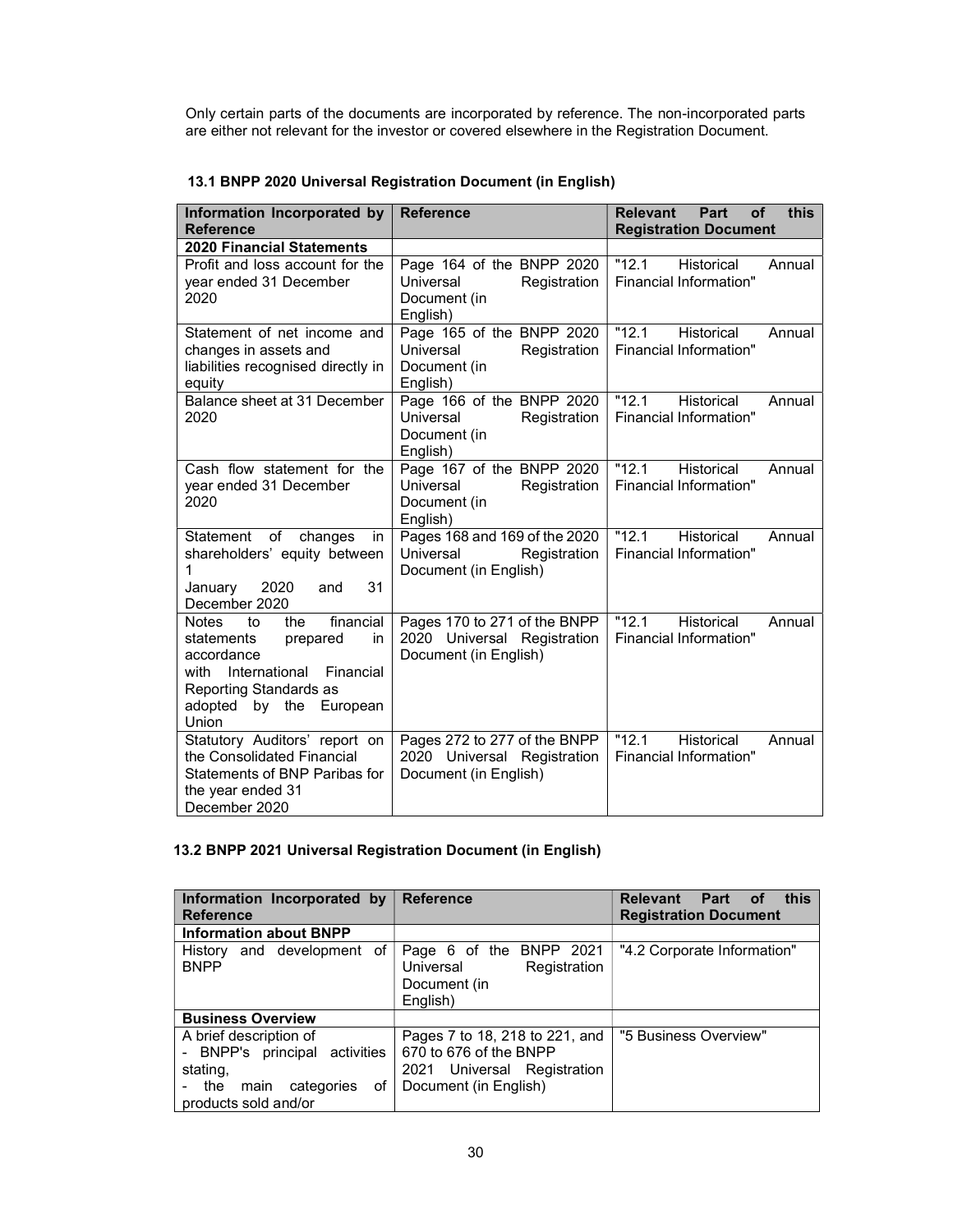| services performed.                                                                                                                                                                                                                                                                                                                                                                                                                                                                                                                                       |                                                                                                                                                                                                                       |                                                                                          |
|-----------------------------------------------------------------------------------------------------------------------------------------------------------------------------------------------------------------------------------------------------------------------------------------------------------------------------------------------------------------------------------------------------------------------------------------------------------------------------------------------------------------------------------------------------------|-----------------------------------------------------------------------------------------------------------------------------------------------------------------------------------------------------------------------|------------------------------------------------------------------------------------------|
| A brief description of the group<br>and BNPP's position in it.                                                                                                                                                                                                                                                                                                                                                                                                                                                                                            | Pages 4, 281 to 289, 562 to<br>569, 650 to 651 and 670 to 675<br>of the BNPP<br>2021 Universal<br>Registration<br>Document (in English)                                                                               | "6 Organisational Structure of<br>BNPP"                                                  |
| An indication of any significant<br>new products<br>and/or activities.                                                                                                                                                                                                                                                                                                                                                                                                                                                                                    | Pages 7 to 18, 218 to 221, and<br>670 to 676 of the BNPP<br>2021 Universal Registration<br>Document (in English                                                                                                       | "5 Business Overview"                                                                    |
| of<br>the<br>A brief description<br>principal markets in<br>which BNPP competes.                                                                                                                                                                                                                                                                                                                                                                                                                                                                          | Pages 7 to 18, 218 to 221, and<br>670 to 676 of the BNPP<br>2021 Universal Registration<br>Document (in English                                                                                                       | "5 Business Overview"                                                                    |
| <b>Trend Informationen</b>                                                                                                                                                                                                                                                                                                                                                                                                                                                                                                                                |                                                                                                                                                                                                                       |                                                                                          |
| Information<br>known<br>on<br>any<br>trends, uncertainties,<br>commitments<br>demands,<br>or<br>events that are<br>reasonably likely to have a<br>material effect on the<br>issuer's prospects for at least<br>the current financial<br>year.                                                                                                                                                                                                                                                                                                             | Pages 157 to 160 (3.5 "Recent<br>events" and 3.6 "Outlook") and<br>669 (8.4 "Significant changes")<br>of the BNPP 2021 Universal<br>Registration<br><b>Document</b><br>(in<br>English)                                | "7.3 Trend Information"                                                                  |
| <b>BNPP's</b><br>borrowing<br>and<br>structure<br>funding<br>and<br>financing of its activities                                                                                                                                                                                                                                                                                                                                                                                                                                                           |                                                                                                                                                                                                                       |                                                                                          |
|                                                                                                                                                                                                                                                                                                                                                                                                                                                                                                                                                           | (3.7 "Financial<br>160<br>Pages<br>structure") and 482 beginning<br>with the headline "Liquidity risk<br>management and supervision"<br>to 498 of the BNPP 2021<br>Universal<br>Registration<br>Document (in English) | "4.5 BNPP's borrowing and<br>funding<br>structure<br>and<br>financing of its activities" |
| Administrative, Management,<br>and Supervisory Bodies                                                                                                                                                                                                                                                                                                                                                                                                                                                                                                     |                                                                                                                                                                                                                       |                                                                                          |
| Names, business addresses<br>and functions in the<br>Issuer of the members of the<br>administrative,<br>management or supervisory<br>bodies, and an<br>indication<br>the principal<br>of<br>activities performed by<br>them outside BNPP where<br>these are<br>significant with respect to that<br>Issuer:<br>(a)<br>members<br>of<br>the<br>administrative.<br>management or supervisory<br>bodies;<br>(b) partners with unlimited<br>liability, in the<br>case of a limited partnership<br>with a<br>share capital.<br><b>2021 Financial Statements</b> | Pages 35 to 50 and 114 of the<br>Universal<br>2021<br>Registration<br>Document (in English)                                                                                                                           | "8<br>Administrative,<br>Management<br>and<br>Supervisory Bodies of BNPP"                |